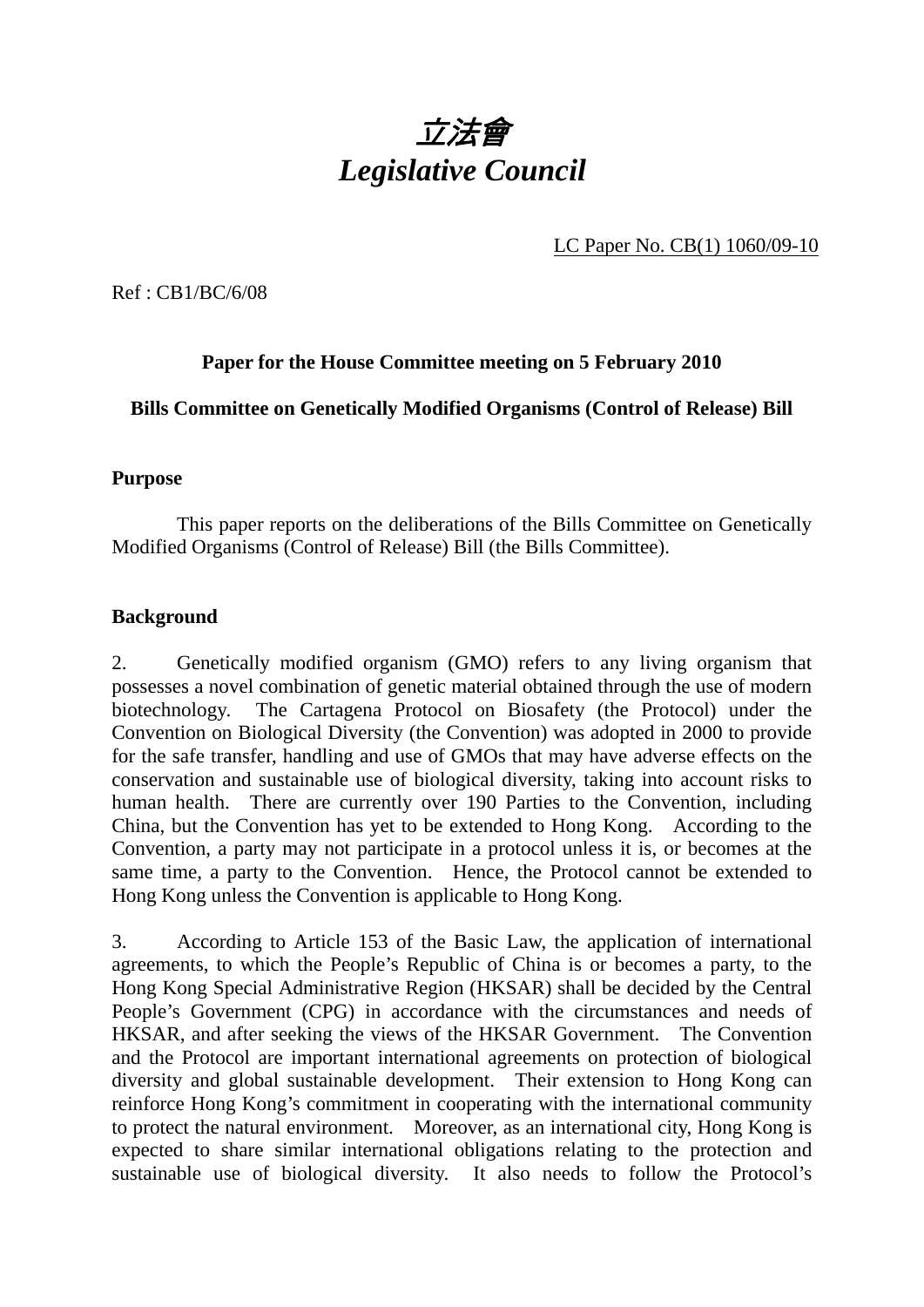requirements where its trading partners have joined the Protocol. Hence, the Administration has obtained the agreement-in-principle of CPG to extend the application of both the Convention and the Protocol to Hong Kong, subject to the passage of the proposed legislation

4. According to the Administration, the existing nature conservation policy and measures are generally in line with the objectives and requirements of the Convention. The only major area in the Convention on which further measures have to be developed is the regulation, management and control of the risks associated with the use and release of GMOs into the environment. The Convention and the Protocol cannot be extended to Hong Kong unless these measures are put in place. Therefore, a new piece of legislation is required to provide the legal basis for the requirements set out in the Protocol in relation to the regulation of GMOs. Subject to the passage of the proposed legislation, and upon completion of other necessary preparatory work, the Administration will request CPG to complete the formalities on the extension.

# **The Bill**

5. The object of the Bill is to give effect to the Protocol, control the release of GMOs into the environment, control the import and export of GMOs, as well as provide for incidental and related matters.

# **The Bills Committee**

6. At the House Committee meeting held on 5 June 2009, Members agreed to form a Bills Committee to study the Bill. Under the chairmanship of Hon Audrey EU Yuet-mee, the Bills Committee has held 11 meetings. The membership list of the Bills Committee is in **Appendix I**. Apart from examining the Bill with the Administration, the Bills Committee has also invited views from the trade and related sectors. Eight groups have made written and/or oral representation to the Bills Committee. A list of these groups is in **Appendix II**.

#### **Deliberations of the Bills Committee**

7. The Bills Committee generally supports the policy intent of the Bill. In the course of deliberation, members have examined issues relating to reference to international conventions in long titles of bills, prevalence of GMOs in Hong Kong, adventitious presence of GMOs, restrictions on release of GMOs into the environment, approval of GMOs, entry of information and decisions on GMO approval applications and variation requests in register, register, enforcement, disposal and forfeiture of thing seized, miscellaneous provisions, transitional provisions and schedules.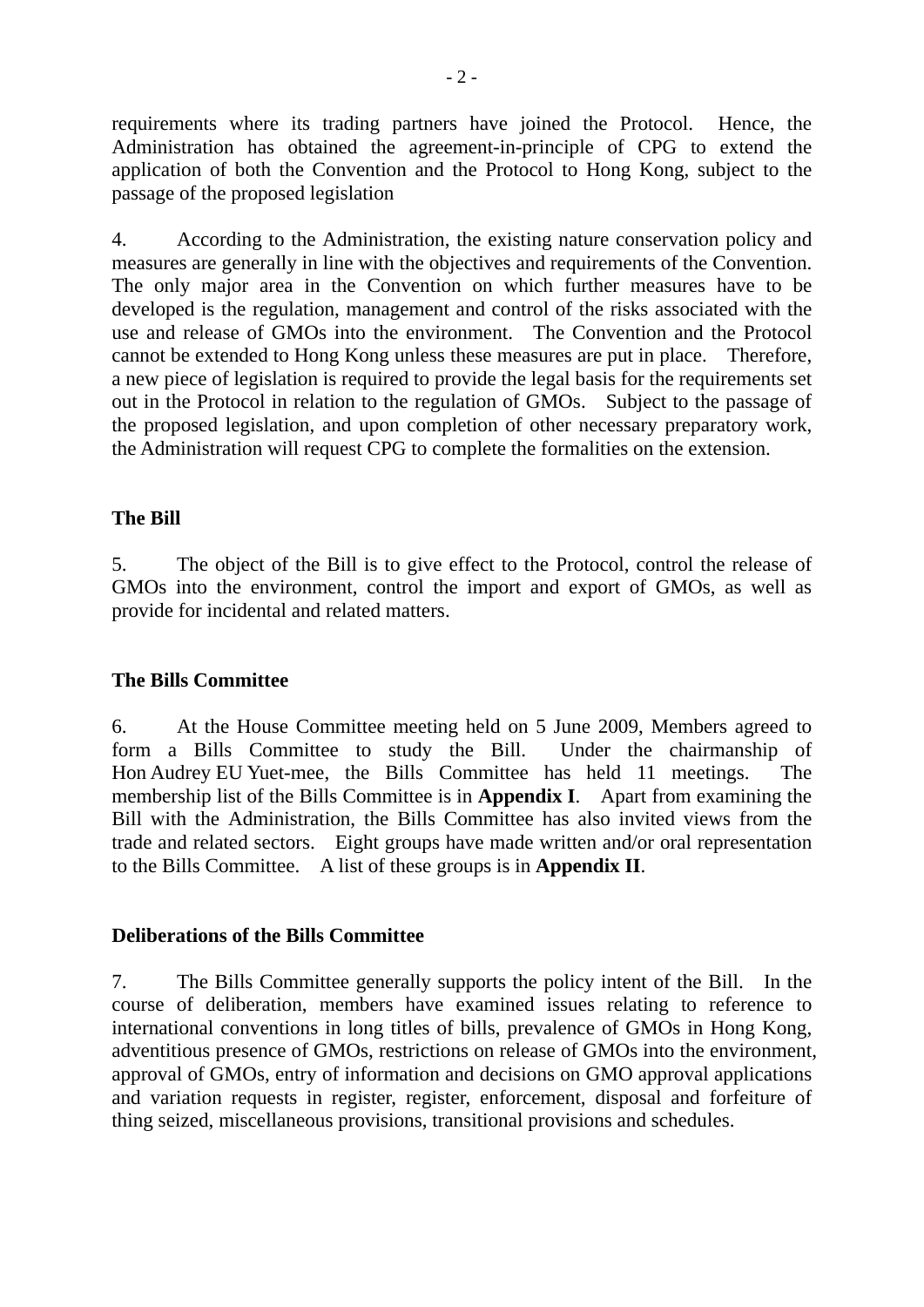8. The Bills Committee has noted that the object to give effect to the Protocol is clearly spelt out in the long title of the Bill. However, this may not be the case in other bills that relate to international conventions, such as the Bunker Oil Pollution (Liability and Compensation) Bill. Some members have enquired about the criteria for making reference to international conventions in long titles of bills. According to the Administration, there is no hard and fast rule in making reference to international conventions in long titles of bills. Factors, including the extent to which the bills are related to the international conventions, whether the international conventions are to be implemented by "direct approach" (i.e. the local legislation will declare the convention text to have the force of law), whether the conventions only set out broad principles, and whether a lot of adaptations are required in local legislation, will be taken into account. While acknowledging the Administration's explanation, the Bills Committee remains of the view that there is a need for consistency in making reference to international conventions in long titles of bills. The subject has been subsequently referred to the Panel on Administration of Justice and Legal Services for follow up.

# Prevalence of GMOs in Hong Kong

9. The Bills Committee has enquired if the Administration has conducted any research to ascertain the presence of GMOs in Hong Kong before formulating the Bill. According to the Administration, a preliminary survey for the presence of GMOs in various imported and locally grown crops from local markets and farm has been conducted during the period from December 2008 to February 2009. Over 200 samples of 23 types of crops representing different brands and sources have been collected from local markets to test for the presence of GM traits. The outcome of the survey has revealed that only some papayas and a small amount of soybeans are tested positive as genetically modified. For papaya fruits, about half of the samples and 70% home-grown papaya plants are genetically modified. All GM soybeans are intended to be used as food, feed or processing (FFP) only. It is also found that there are some GMOs produced/used in laboratories of local research institutes but they are mostly for contained use. Overall, except for home-grown papaya, GMO is not considered to be of widespread presence in Hong Kong. Since the outcome of the survey is quite different from the public perception that GMOs are quite common in Hong Kong nowadays, the Administration is requested to set out in the speech to be delivered by the Secretary for the Environment (SEN) at the resumption of Second Reading debate on the Bill the research done so far.

# Adventitious presence of GMOs

10. In view of the seed trade's concern about possible contamination of traditional seeds for growing with GM seeds through unintentional mixing (such as cross-pollination of GM crops with non-GM crops, seed spillages during harvesting and grain residues left in a harvester etc.), the Bills Committee has enquired about the need for a threshold on adventitious presence of GMOs.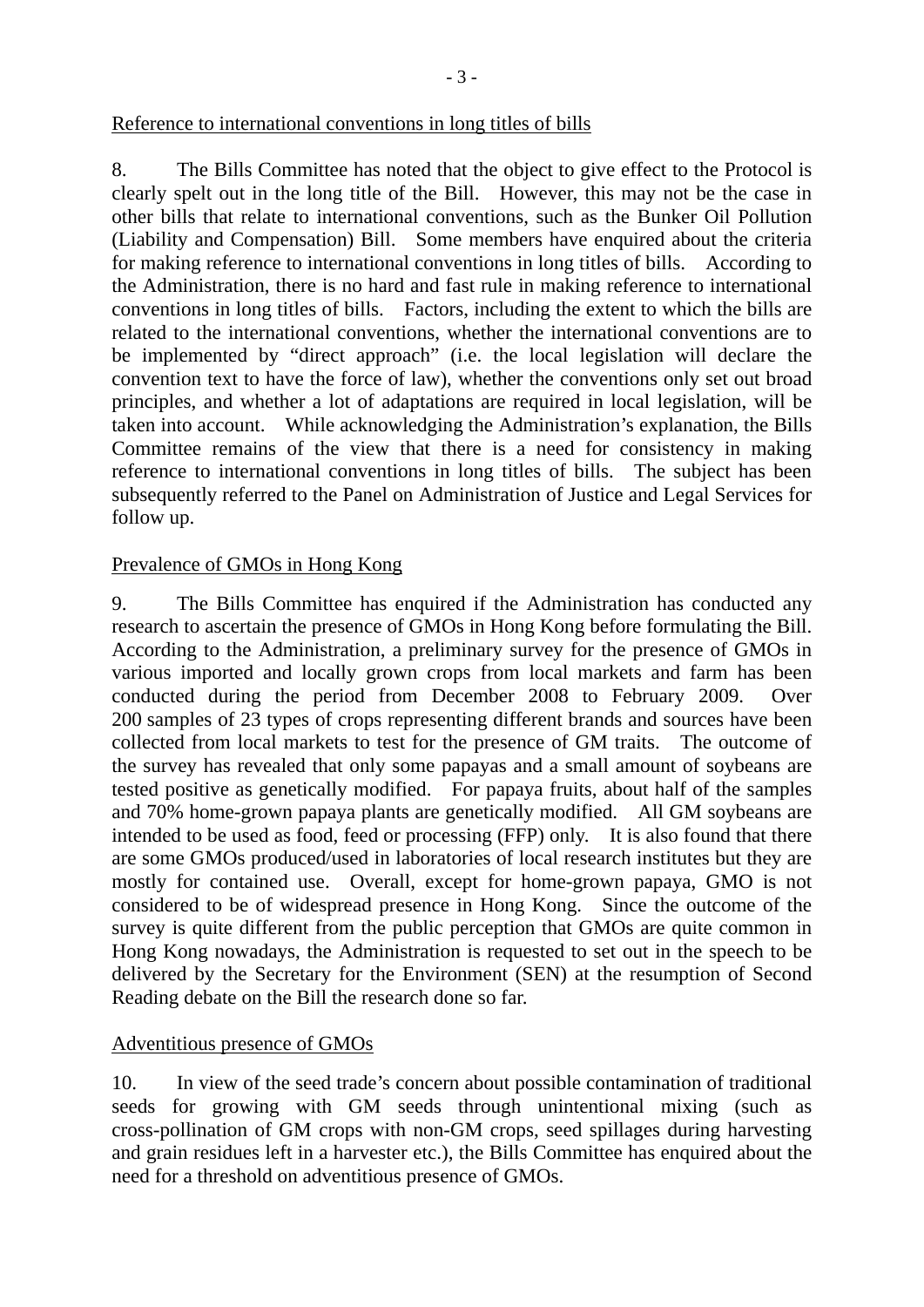11. According to the Administration, mixing of products from different sources, including GM varieties, is inevitable in commercial agricultural production, storage and transportation of agriculture produces. Therefore, adventitious thresholds are set for non-GMO-FFP in some countries, such as European Union (0.9%), South Korea (3%), Thailand (5%) and Japan (5%). Taking into account the small scale of local agricultural industry and the fact that most non-GMO-FFP are not grown in Hong Kong, it is recommended that the adventitious threshold for non-GMO-FFP to be set at 5%. In other words, if the percentage of GMOs in a shipment of agricultural produces for FFP exceeds 5%, the shipment must be accompanied by documents identifying the presence of GMOs. The proposed threshold reflects a pragmatic and realistic level for the Administration to manage the possible risks to biological diversity, and the trade to comply with. The same level has also been adopted in some overseas countries, such as Japan and Thailand. However, a zero tolerance of adventitious presence of GMOs is recommended for seeds intended to be released to the environment. This is because if seeds have GMOs mixed with them and are released into the environment, they may have potential adverse impacts on the local biodiversity. The zero tolerance level is also adopted by the Mainland and other countries, including European Union and South Korea. Notwithstanding, the Administration will keep in view the latest development in the international arena to ensure that the relevant requirements are in line with those of the Protocol and standards recommended by the International Seed Federation.

## Restrictions on release of GMOs into the environment

# *Meanings of "released into environment" and "contained use"*

12. Clause 3 of the Bill provides that a GMO is released into the environment if it is not in contained use, and it is exposed to a condition in which it may grow or reproduce. A GMO is in contained use if it is involved in an operation that is undertaken within a facility, installation or other physical barrier, and it is controlled by specific measures that effectively limits its contact with and impact on the environment.

13. According to the Administration, examples of contained use of GMOs include the culture of GM micro-organisms in sealed vessels, storage and use of GMOs in laboratories or warehouses, keeping of GM animals inside cages in a laboratory, rearing of aquarium fish in an indoor aquarium, and the growing of GM plants in greenhouses etc. The Bills Committee has questioned how local institutions can ensure that a GMO involved in an operation is in contained use. The Administration's explanation is that the level of containment required varies according to the risk and the type of GMOs involved. Under normal circumstances, the routine operation and biosafety/containment measures (e.g. inside sealed containers) being adopted in laboratories of local institutions could effectively limit the contact of the experimenting organisms with the external environment. Therefore, researches undertaken in laboratories with appropriate biosafety/containment measures would generally be considered as contained uses. Growing of GM plants inside growth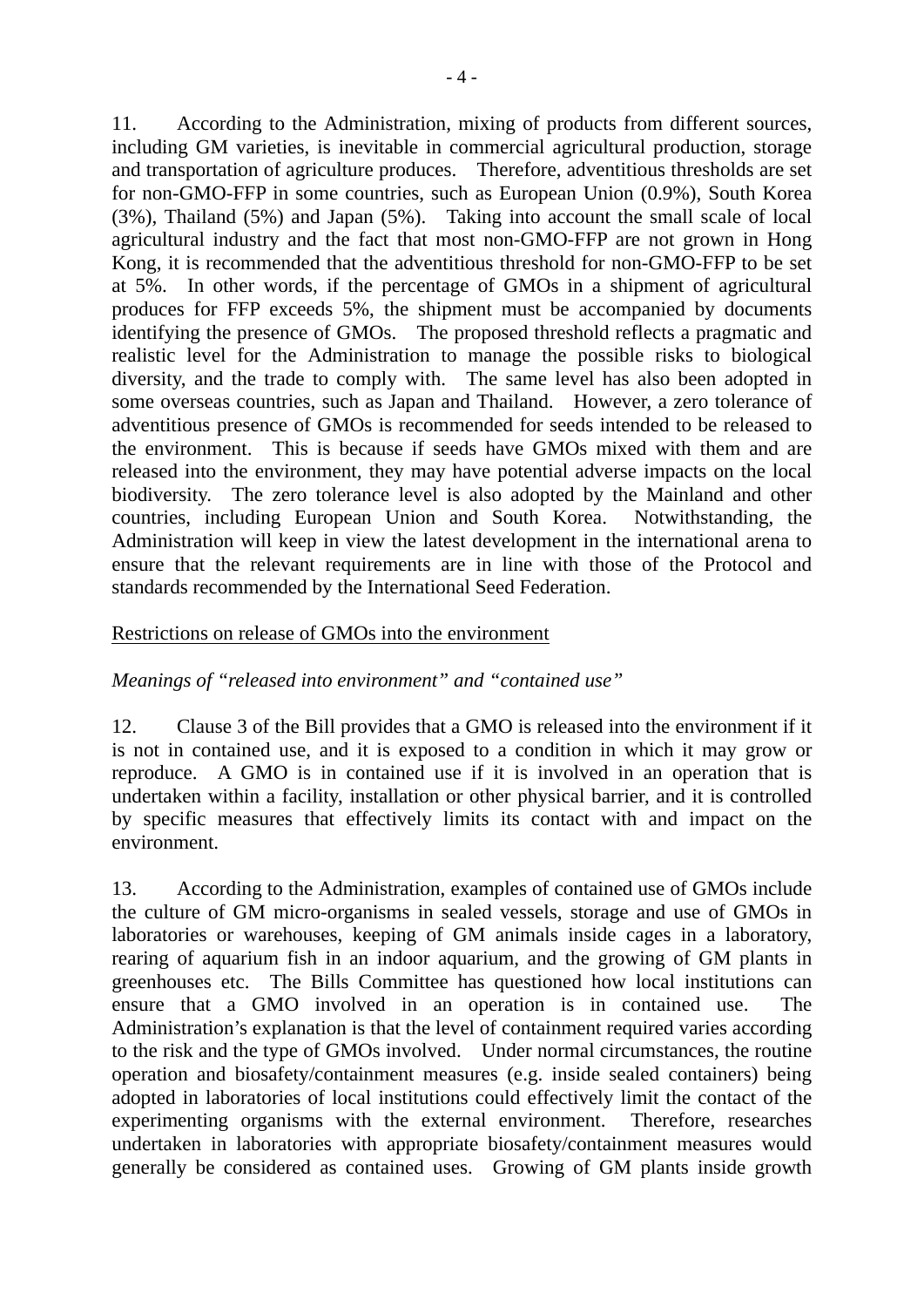chambers would also be considered as contained use if the growth chamber could act as an effective physical barrier to prevent the GM plants growing inside from coming into contact with the external environment. GM plants growing inside greenhouses should be equipped with effective physical barriers to prevent insect pollinators from visiting the GM plants growing inside if the GM plants are insect-pollinated. For this purpose, the institution may cover the greenhouse with nets or cover the whole plant or the flowers with nets/plastic bags. A filtering system in the ventilation system may also be necessary to prevent any pollen from escaping into the external environment in case wind-pollinated GM plants are grown in an enclosed greenhouse.

# *Notification to Director of certain releases of GMOs*

14. Clause 6 of the Bill requires a person who has control of a GMO (other than one that is pharmaceutical product for use by human beings) to report to the Director if the person knows that the GMO concerned has been released into the environment under certain prescribed circumstances.

15. The Bills Committee has sought elaboration on the situations where a person is deemed to have control of a GMO. According to the Administration, "control" would mean "exercising power or influence over". A person would be deemed to have control of a GMO if he has actual possession, ownership or right to possess/own a GMO, and could exercise power or influence over the GMO concerned. Some members have expressed concern that the provision as drafted might imply that all persons who have control of a GMO would need to notify the Director of the release of the GMO. In the light of members' concern, the Administration would move a Committee Stage amendment (CSA) to the effect that a person is not required to inform the Director of the release if another person who also has the control of the GMO concerned has informed the Director of the release.

# *Restrictions on import of GMOs intended for release into environment*

16. Clause 7 of the Bill sets out the conditions that must be met before GMOs which are intended for release into the environment may be imported. However, the restrictions on import do not apply to GMOs that are in transit or transshipment, intended for direct consumption as FFP, or pharmaceutical products for use by human beings.

17. The Bills Committee has enquired whether approval is required for the import of a GMO intended for release into the environment. According to the Administration, the Bill provides that a person must not knowingly import a GMO that is intended for release into the environment unless the GMO concerned is an approved GMO. "Approved GMO" is defined in the Bill as a GMO that is approved for release into the environment by a decision of the Director or the Administrative Appeal Board (AAB) as appropriate. The Bill also sets out in detail the requirements on an application for approval. Therefore, it is clear that a GMO that is intended for release into the environment must have been approved. To facilitate traders to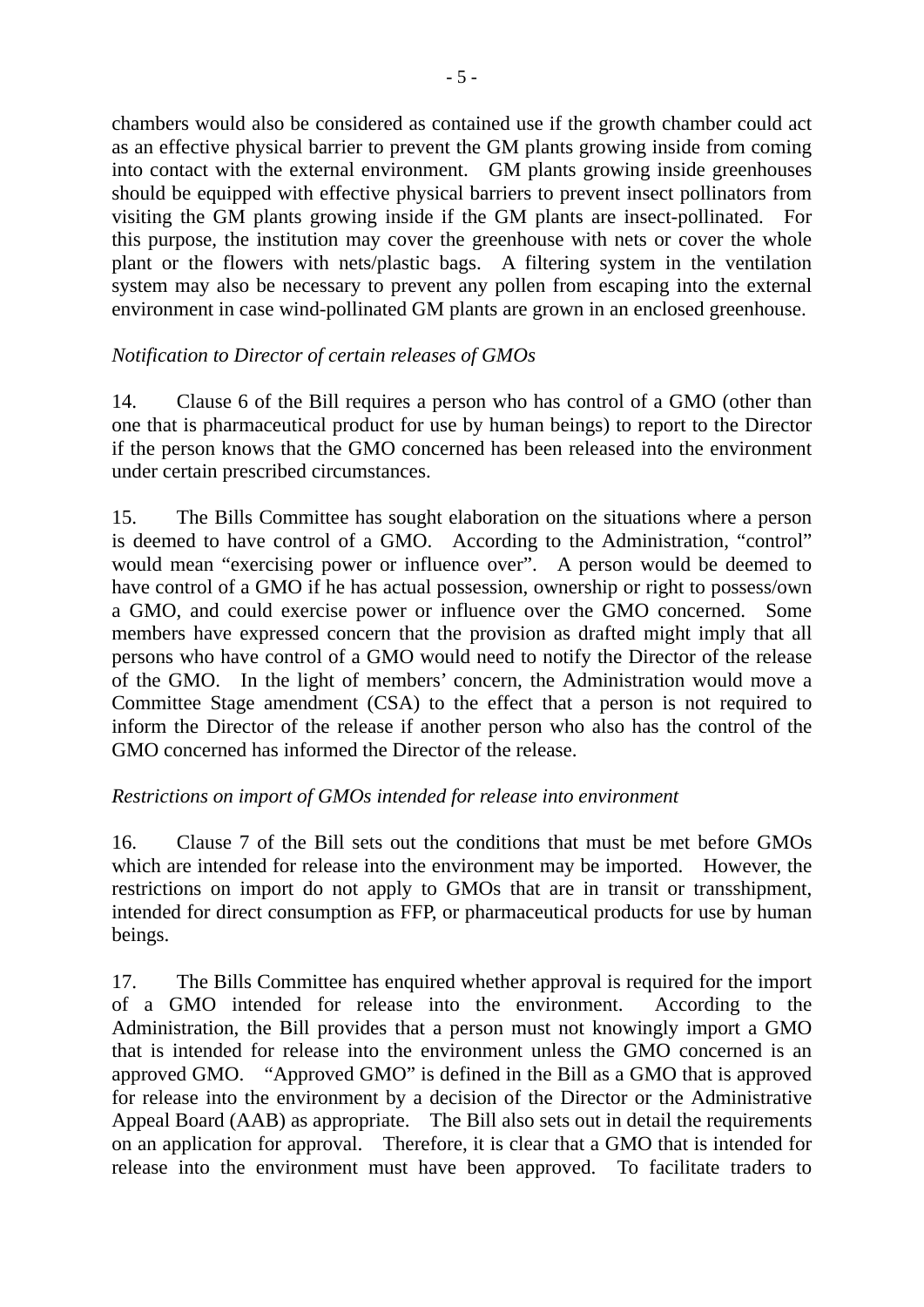understand the application requirements, the Administration will set out these requirements in clear and laymen terms in the guidelines on the legislative requirements of the Bill for stakeholders.

18. Some members have also enquired about the need to report to the Director in the event that a GMO is lost in transit or transshipment. According to the Administration, the main concern in the case where a GMO is lost in transit or transshipment is the unintentional release of the GMO concerned into the environment. While the restrictions on import of GMOs intended for release into the environment do not apply to a GMO that is in transit or transshipment in accordance with the Protocol, the Bill requires a person who has control of a GMO to report to the Director if the person knows that the GMO concerned has been released into the environment under certain prescribed circumstances. In case the lost GMO is found to be released under such circumstances, the person has to report to the Director of the release so that the Director can either direct an authorized officer or the person to properly dispose of the GMO concerned.

# Approval of GMOs

# *Acknowledgement of receipt of GMO approval applications and approval of GMOs*

19. Clause 9 of the Bill provides that the Director must issue a written acknowledgment to the applicant within 90 days after receiving a GMO approval application, and clause 10 provides that the Director must decide whether the GMO concerned is approved for release into the environment, and give a written notice of the decision to the applicant within 270 days after receiving the GMO approval application.

20. Some members have expressed concern about the long lead time for approval of GMO applications, particularly the 90-day period for acknowledging receipt of an application. The Administration has explained that the different time frames under the Bill are set according to the Protocol. In practice, written acknowledgment would be issued to applicants in an expeditious manner and in any case less than 90 days as specified in the Bill. A performance pledge to this effect would be spelt out in the guidelines as well as in the speech to be delivered by SEN at the resumption of Second Reading debate on the Bill. At members' request, the Administration has provided two flow charts illustrating the regulations on GMOs in Hong Kong and the approval application process (Annex A and B to LC Paper No. CB(1) 583/09-10(02)).

# *Variation of decisions on GMO approval applications or variation requests on Director's own initiative*

21. Clause 12 of the Bill empowers the Director to vary his/her prior decision on a GMO approval application or variation request if there is a change in circumstances, or additional scientific or technical information, that may influence the Director's assessment on the possible adverse biosafety effect of the GMO concerned, or if the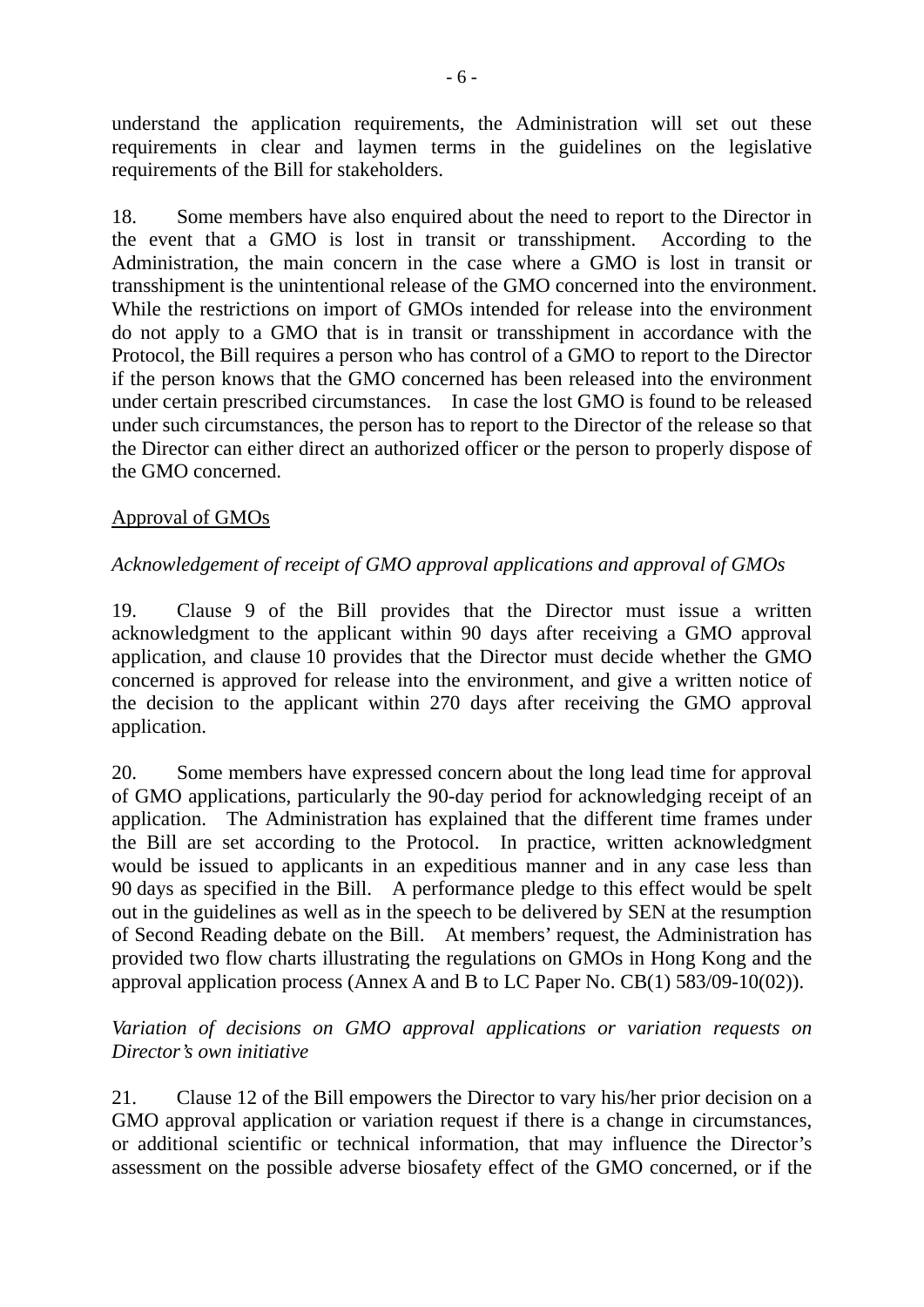Director considers it in the public interest to do so. If the approval of a GMO has been revoked and the GMO concerned has been released under the approval, the applicant under the GMO approval application must inform the Director of the release. The Bill also empowers the Director to give directions on the safekeeping or disposal of a GMO or any container containing the GMO concerned if the approval of which has been revoked.

22. Some members have opined that there may be a need to provide specifications for containers of GMOs to prevent inadvertent release into the environment. According to the Administration, it will provide in the guidelines recommended requirements for storing GMOs, particularly for GMOs intended for FFP, with a view to reducing their risk of being inadvertently released into the environment. It is also worth noting that when applying for approval of a GMO for release into the environment, the applicant needs to submit, inter alia, suggested method for storage of the GMO concerned. When approving a GMO for release into the environment, the Director may also attach specific conditions on how the GMO concerned should be stored or contained taking into account the need of each case.

# Entry of information and decisions on GMO approval applications and variation requests in register

23. Clauses 13, 17 and 18 of the Bill set out the time frame within which the information received from a GMO approval application or variation request, and the Director's decision on the application or request should be entered in the register. Clauses 14 to 16 provide for a mechanism under which an applicant under a GMO approval application or variation request may request the Director not to enter certain information on the application or request in the register (non-disclosure request).

24. The Bills Committee has enquired about the criteria which the Director will adopt in assessing non-disclosure requests. The Administration has explained that when submitting an approval application, an applicant is required to provide to the Director all the information required under the Bill. All information submitted by an applicant on a GMO approval application or variation request will be entered in the register which is available for inspection by the public. If the applicant does not want any of the submitted information to be entered in the register, he/she may submit a written request to the Director and provide justifications for the request. However, key information, such as a general description and summary of the risk assessment on the possible adverse biosafety effect of the GMO concerned, cannot be withheld. The Director may, upon receipt of a non-disclosure request, decide that none, only some, or all of the information specified in the non-disclosure request is to be entered in the register. However, the Director may decide not to enter any of such specified information in the register only if he/she is satisfied that not disclosing the information to the public would not be contrary to the public interest. In view of members' concern, the Administration has undertaken to set out the criteria for assessing non-disclosure requests in the Bill, and will move CSAs to this effect.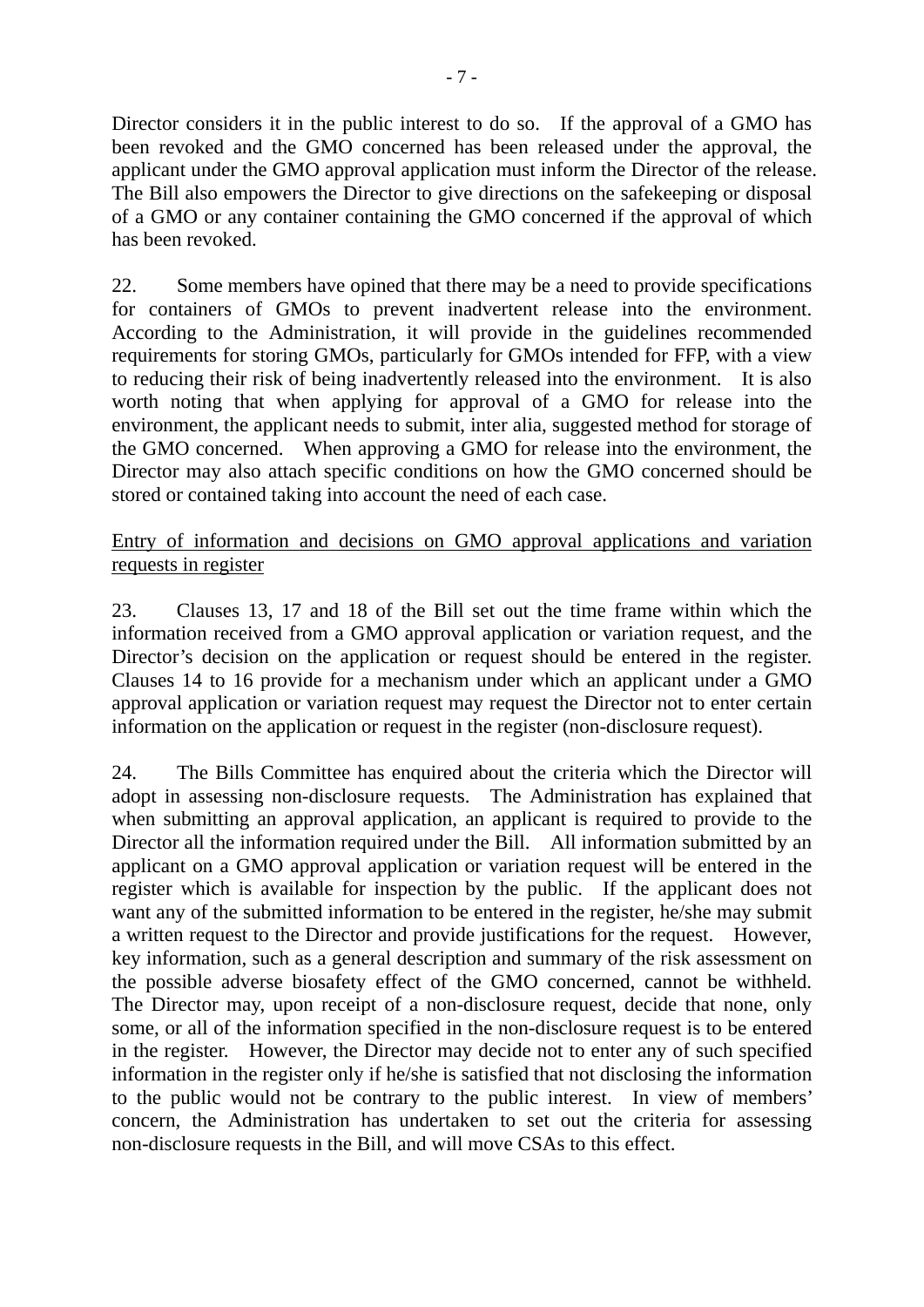25. While agreeing that non-disclosure of information, such as trade secret or sensitive commercial information, is essential to respecting the intellectual property rights of the producer or designer of a GMO, some members have pointed out the need to maintain a record of such non-disclosed information to facilitate future reference, given that some GMOs may have long-term effects on the environment. In this connection, the Administration has been requested to include in the speech to be delivered by SEN at the resumption of Second Reading debate on the Bill that the Administration will retain information in relation to non-disclosure requests for record purpose.

*Withdrawal of GMO approval applications/variation requests or information/document provided* 

26. Clauses 20 and 21 of the Bill provide that if a GMO approval application/variation request or any information/document provided therein is withdrawn, the Director must return to the applicant any record/document or part of the record/document in relation to the application/request that contains any confidential information. Confidential information under the Bill is defined as information that is not to be entered in the register according to the decision of the Director or AAB.

27. Some members have enquired if the requirement for the return of information/document containing confidential information in relation to a withdrawn application is modelled after the Protocol, given that there may be a need to retain certain confidential information for future reference. The Administration has explained that while the Protocol has specified the need to respect the confidentiality of information, it does not have any requirement for the return of confidential information to applicants. Having considered members' view, the Administration has advised that so long as it keeps the information submitted by applicants properly, not returning the confidential information to applicants upon withdrawal of their applications would still be consistent with the Protocol. A CSA will be moved to dispense with the requirement on return of confidential information to applicants.

Register

28. Clause 26 of the Bill provides that the register must not contain any confidential information in relation to a GMO approval application or variation request.

29. Some members have expressed concern that the provision may pre-empt future amendments to the confidentiality of information. According to the Administration, the provision aims to clarify that the register would not contain confidential information. The provision would not change the decision on the confidentiality of the information and should be retained for the sake of clarity. The Administration will also move a CSA to clarify that the register would not contain GMO approval applications, variation requests and information that have been withdrawn before they are to be entered in the register.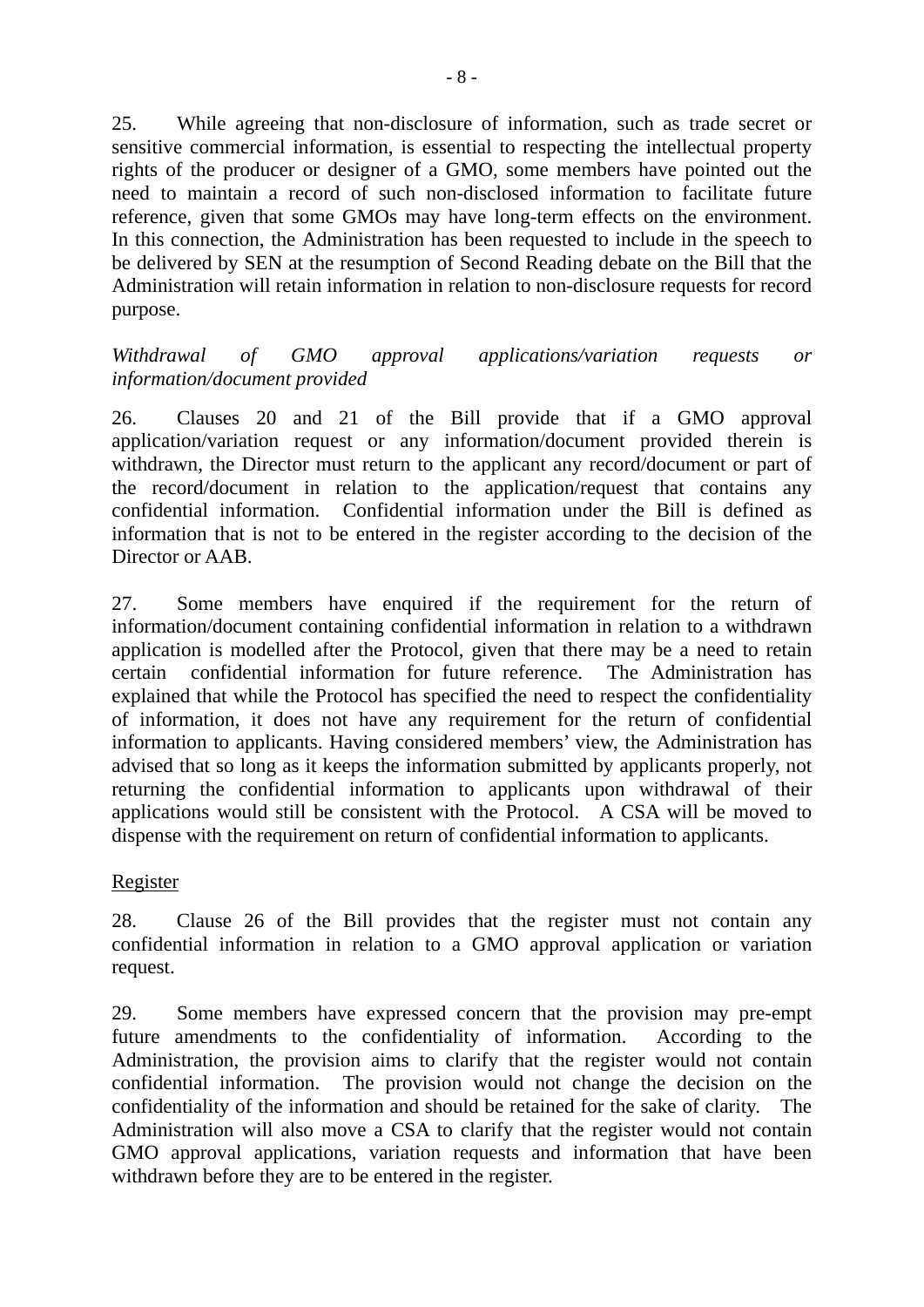# Enforcement

30. As the Bill only aims to control GMOs, the Bills Committee generally considers that the enforcement powers under the Bill are overly excessive and the penalties for contravention too heavy, and that persons who have inadvertently grown or kept GMOs might be unnecessarily caught under the Bill. According to the Administration, the enforcement provisions of the Bill are in line with other existing ordinances of similar nature, including the Wild Animals Protection Ordinance (Cap. 170) and the Protection of Endangered Species of Animals and Plants Ordinance (Cap. 586). Considering that growing of GM crops in Hong Kong may have adverse impacts on the local biodiversity, sufficient power is required to enforce the provisions in the Bill. As GM crops are mainly produced by overseas biotechnology companies, it is expected that enforcement would mainly focus on the control of import of GMOs and target at large enterprises producing or using GMOs. Persons who might have inadvertently grown or kept GMOs would not be the target. Instead, the Administration will promote public awareness of GMOs and protection of local biodiversity to educate the public on and seek their support for the implementation of the Protocol. At members' request, the Administration has undertaken to state clearly the policy intent in the speech to be delivered by SEN at the resumption of Second Reading debate on the Bill.

# *Appointment of authorized officers*

31. Clause 27 of the Bill provides that the Director may, in writing, appoint any public officer or class of public officer to be an authorized officer.

32. Given that authorized officers are vested with extensive powers to board and search vessels, vehicles, trains or aircraft, search persons, inspect and search places or premises etc, the Bills Committee has emphasized the need to specify in the Bill the rank of officers to be appointed as authorized officers to ensure that such powers are properly used. Some members have also asked if authorized officers are required to wear uniforms when carrying out the enforcement duties.

33. The Administration has taken on board members' view and will move CSAs to make it clear that only public officers not below the rank of Field Officer II will be appointed as authorized officers. Though not uniformed staff, the authorized officers will carry warrant cards and wear vests with the logo of the Agriculture, and Fisheries and Conservation Department (AFCD) for identification purpose. To ensure proper use of powers, an operation manual is being drafted to provide guidelines for authorized officers to discharge enforcement duties under the Bill with reference to the established procedures in the Operation Manual for Enforcement Officers being used for Cap. 586. At members' request, the Administration has undertaken to include in the speech to be delivered by SEN at the resumption of Second Reading debate on the Bill that the gist of the operation manual will be made available for public inspection.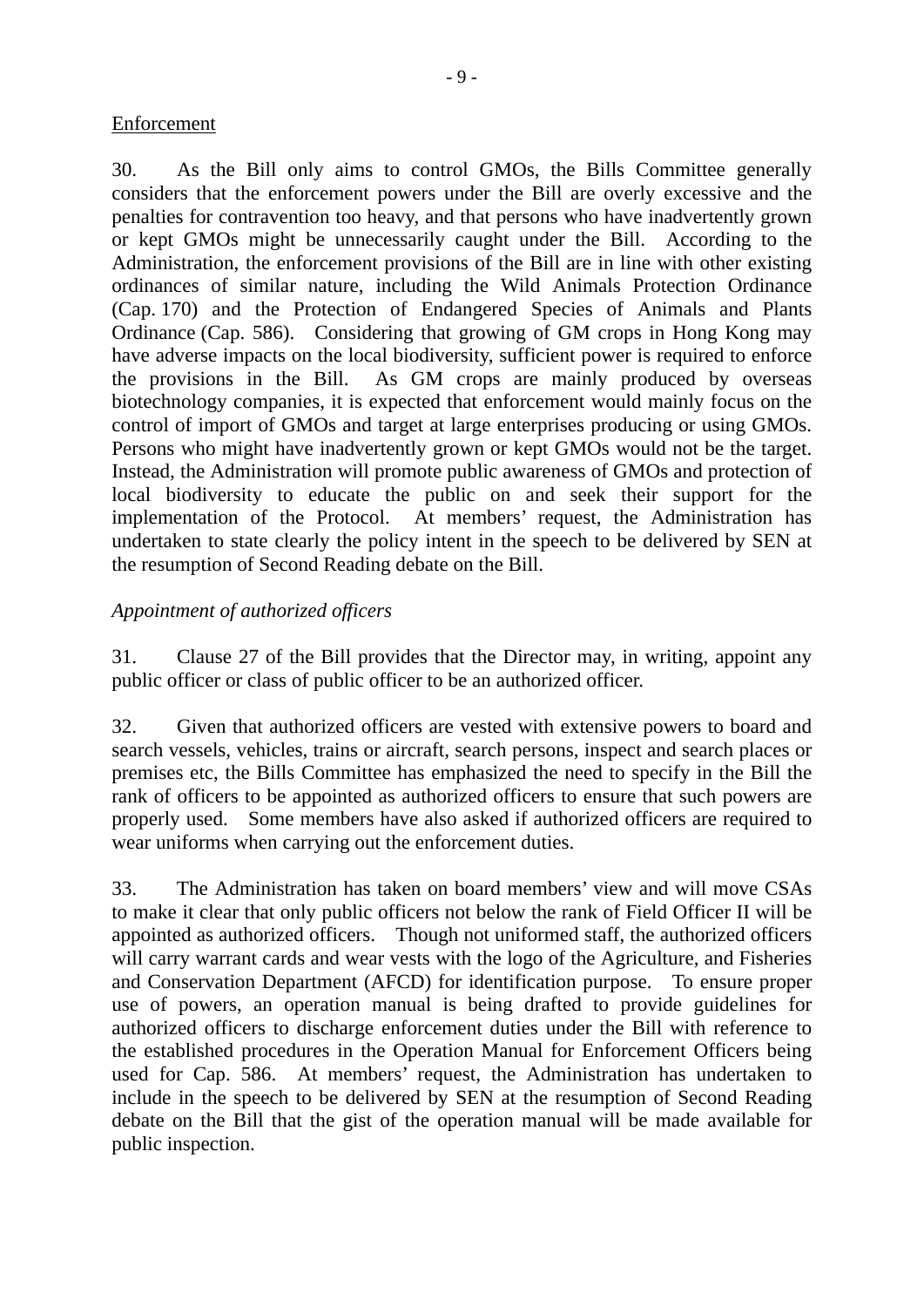*Circumstances under which an authorized officer may board and search vessels, vehicles, trains or aircraft, search persons, inspect and search places or premises, and require persons to produce proof of identity* 

34. Clause 28 of the Bill provides that an authorized officer may stop, board and search any transport means if he has reason to suspect that a prescribed offence has been, is being or is about to be committed on the transport means. An authorized officer may also stop, search, and detain a person for a reasonable period without warrant if he has reason to suspect that the person has committed, is committing or is about to commit a prescribed offence. Clause 29 provides that an authorized officer who has reason to suspect that a GMO is being kept in any place or premises could enter and inspect the place or premises, without notice, for the purpose of verifying compliance with the Ordinance. However, the powers of entry and inspection are not exercisable in relation to any premises used exclusively as a dwelling house.

35. The Bills Committee has asked the Administration to justify the need for the power to search without warrant or notice under clauses 28 and 29. According to the Administration, the power to search any transport means under clause 28 is necessary to enable an authorized officer to take appropriate enforcement action under circumstances that would require an immediate search of the transport means containing suspected GMOs that would pose adverse biosafety effects on the natural environment. Before exercising the power, an authorized officer must seek the consent from a senior officer. The authorized officer will show his warrant card and explain the purposes of the search. A seizure receipt will be issued if any specimens or things are seized. A personal data note will also be issued to the person concerned if any personal particulars are collected. When an operation is completed, the authorized officer will ask the person concerned if he has any complaint. All these procedures and requirements will be set out in the operation manual to ensure that the authorized officer will discharge his duties in a proper and lawful manner. As regards the power under clause 29, the Administration has advised it only allows the officer to inspect premises, require production of things suspected to be GMOs and documentation for the purpose of verifying compliance with the provisions of the Bill. Before exercising the powers under clause 29, an authorized officer will show his warrant card and state the purpose of the visit to the owner or responsible person before entering and inspecting the place or premises where GMOs are suspected to be present. The authorized officer will also inform the person before collecting samples for purposes of verifying compliance with the Bill.

36. Some members have suggested replacing the word "reason" with "reasonable grounds" or phrases to this effect to more accurately reflect the legislative intention. They have also pointed out the difficulties in defining premises used exclusively as a dwelling house. To address members' concern, the Administration will move CSAs to amend the relevant clauses such that an authorized officer may only exercise the power when he "reasonably suspects" that offences have been, are being or are about to be committed. A CSA will also be moved to replace the phrase "exclusively as a dwelling house" with "wholly or principally for dwelling purposes" in clause 29. At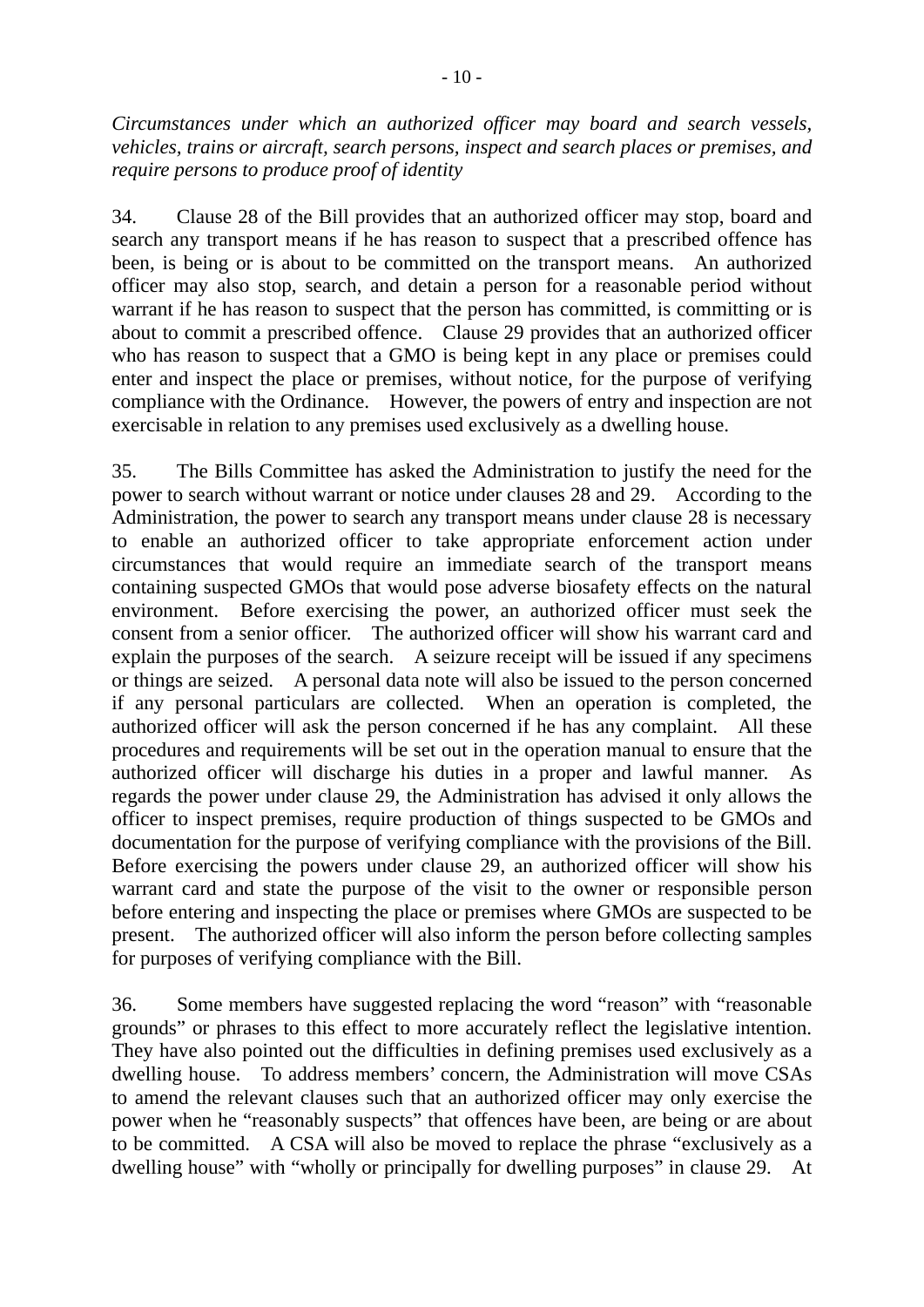members' request, SEN will clarify the powers of entry and inspection in relation to premises wholly or principally for dwelling purposes during the resumption of Second Reading debate on the Bill.

37. Clause 30 of the Bill provides that a warrant continues in force until the purposes for which the entry is necessary have been satisfied. Some members have expressed concern about the extensive power of authorized officers with a warrant who could enter and search any premises at any time using necessary force. The clause as drafted will also pre-empt the magistrate to specify the duration of, time and/or date for the execution of a search warrant. The Administration has taken on board the Bills Committee's view and will move a CSA to allow the magistrate to specify the duration of, time and/or date for the execution of a search warrant.

# Disposal and forfeiture of thing seized

*Director's power to sell or dispose of certain things immediately after seizure* 

38. Clause 34 of the Bill provides that the Director may sell or dispose of the things seized immediately after the seizure.

39. Some members have questioned the rationale for empowering the Director to sell certain things immediately after seizure as this might run contrary to the object of the Bill to control release of GMOs into the environment. The seized thing should be returned to the owner if its release would not affect the environment. In any case, the Director should not sell the seized thing as this would not be fair to the owner. According to the Administration, arrangements would be made to sell or dispose of the seized things if it was not practicable for the Director to keep them. Besides, it would be for the court or magistrate to decide on the manners in which the seized things should be handled. Since the situation necessitating the Director to sell the seized things will rarely arise, the Administration has decided to delete this power from the Bill and will move CSAs to that effect. SEN will also state in his speech to be delivered at the resumption of Second Reading debate on the Bill that all necessary care will be taken to keep the seized GMOs prior to its return to owner or forfeiture to the Government, unless it is not practicable to keep or it is perishable.

#### *Return and forfeiture of things seized if no prosecution for offences*

40. Clause 37 of the Bill provides that in the case where no prosecution has been brought in respect of a seized thing, the court or magistrate must order the thing to be forfeited to the Government if the owner of the thing is unknown or cannot be found. However, the court or magistrate may, if satisfied as to the complainant's title to the thing concerned, order such amount of compensation to be paid to the complainant as the court or magistrate considers just.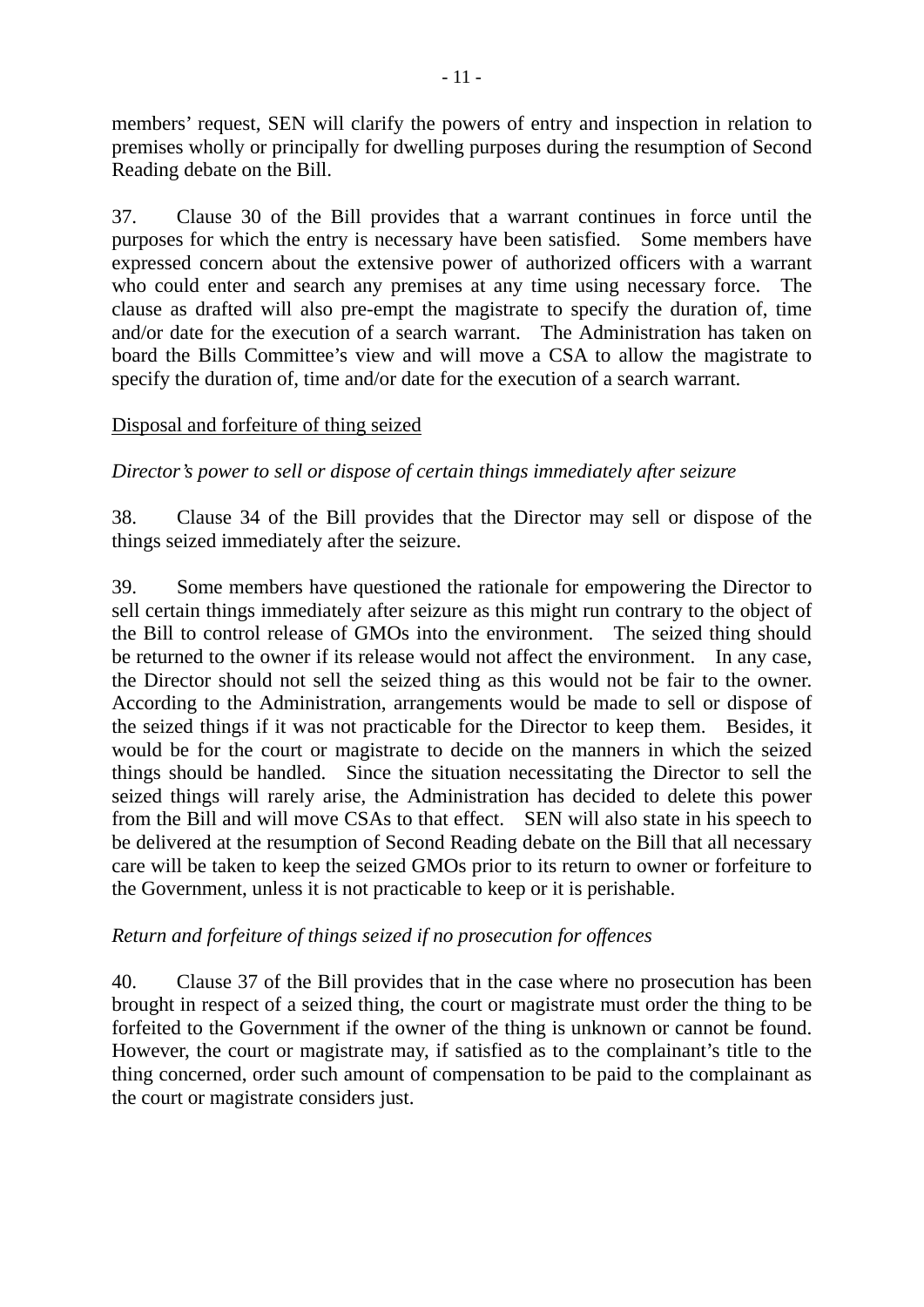41. The Bills Committee considers it unfair that claim for compensation is only allowed if no prosecution is brought. Some members have pointed out the need for compensation for seized things, particularly those which have limited or specified life span, to make up for the losses of owners as a result of the seizure. According to the Administration, authorized officers will strictly follow guidelines laid down in the operation manual in investigating any offence under the Bill, and no prosecution will be brought unless there is strong evidence indicating that an offence under the Bill is committed. As for things seized where prosecution is brought, the Administration has advised that no provision for compensation should be provided in the Bill to make specific statutory provisions for the defendant, whether or not convicted of an offence in the proceedings, to claim compensation. However, having considered members' views, the Administration is prepared to revise clause 37 and insert a new clause in the Bill. The new clause has the effect of allowing, under prescribed circumstances, the owner of a thing seized in the course of enforcement of the Bill, to claim for compensation from the Government in respect of the thing, irrespective of whether prosecution has been brought or not.

## Miscellaneous provisions

# *Appeals*

42. Clause 39 of the Bill provides that a person may appeal to AAB against decisions made by the Director regarding a GMO approval application/variation request/review of a non-disclosure request, and directions given by the Director regarding the safekeeping or disposal of GMOs or containers containing GMOs, or disposal of forfeited things through repatriation or destruction.

43. Some members have sought clarification on the applicability of clause 39 to a third party, other than an applicant under a GMO approval application/variation request, who is aggrieved by the decisions/directions of the Director. The Administration has explained that as a matter of administrative law, a third party who is not an eligible appellant under clause 39 may apply for judicial review if he has sufficient interest in the subject matter. Clause 39 does not affect the operation of section 21K(3) of the High Court Ordinance (Cap. 4), which provides that the Court shall not grant leave to make an application for judicial review unless it considers that an applicant has a sufficient interest in the matter to which the application relates. A CSA will be moved to clearly set out the policy intention.

#### *Secretary's power to grant exemption*

44. Clause 42 of the Bill empowers SEN to make notices to provide for exemptions from the provisions regulating the release of GMOs into the environment, maintenance of lives of GMOs that are in a state of being released, as well as import and export of GMOs that are intended for release into the environment.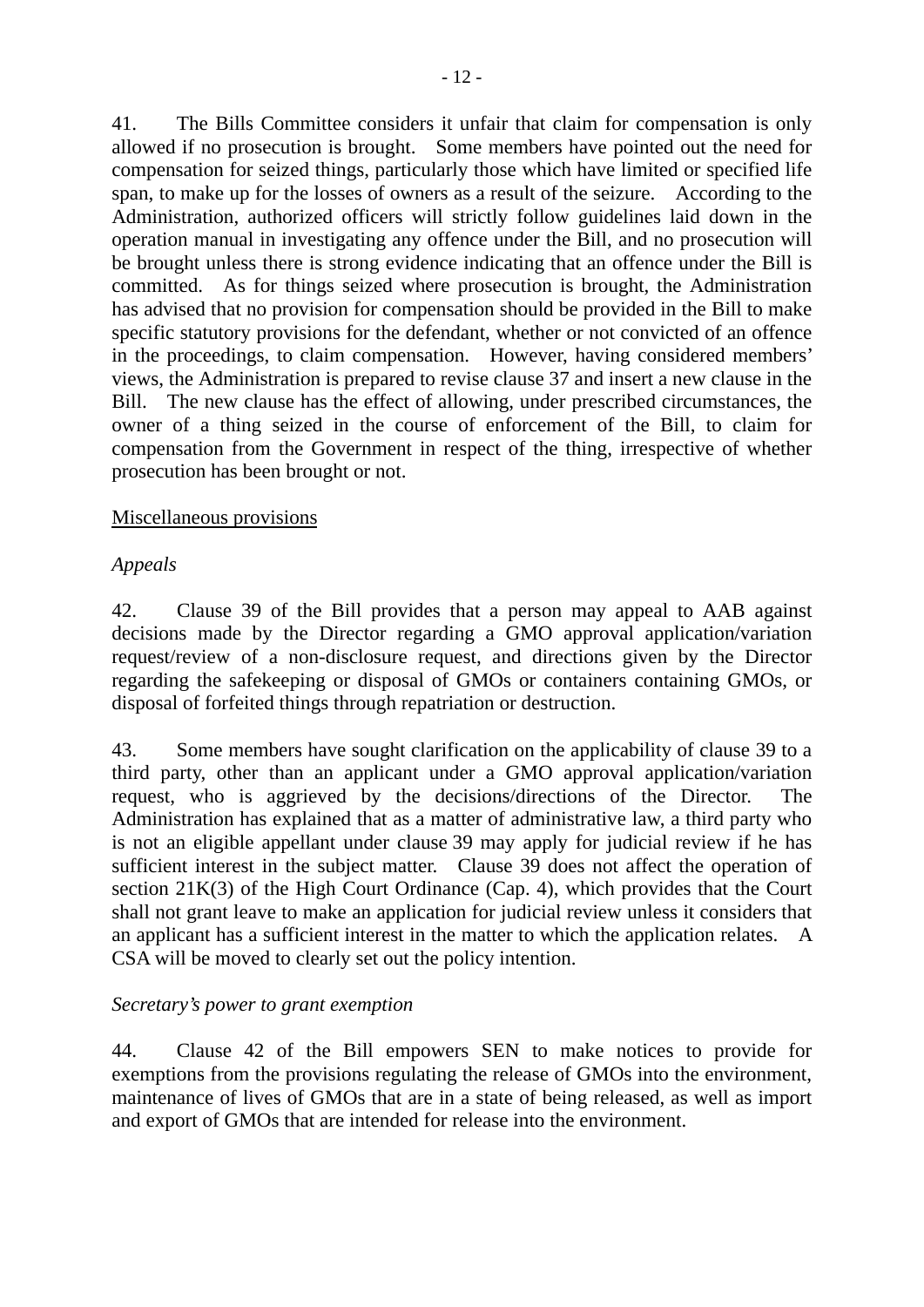45. The Bills Committee has enquired about the rationale for empowering SEN to grant exemptions. According to the Administration, the provision aims to allow SEN to exempt, for example, any GMO that is identified in a decision of the Protocol as being not likely to have adverse effects on the conservation and sustainable use of biological diversity, or any GMO that the Administration, after consultation with the expert group, considers as being unlikely to have adverse effects on local biological diversity when being released into the environment. There are also certain circumstances which necessitate the granting of exemptions. For example, a GM veterinary vaccine would be considered as being released into the environment if the vaccine is applied to animals. To cater for the genuine need of application of veterinary vaccines, particularly in emergency situation, an exemption may be granted to veterinary surgeons if the Director is satisfied that the possible adverse biosafety effect of the GM vaccines is acceptable. It is worth noting that an exemption granted by SEN will be a piece of subsidiary legislation subject to the negative vetting procedure. Notwithstanding, the Administration has taken on board members' suggestion and will move a CSA to set out the general factors which SEN may take into account in granting exemptions.

# *Expert group*

46. Clause 43 of the Bill provides for the establishment of an expert group from which the Director may seek advice on questions in connection with the administration of the Bill.

47. According to the Administration, the expert group will comprise official and non-official members. Apart from representatives from AFCD, official representatives from the Environmental Protection Department and Department of Health will also be invited to attend the expert group meeting on a need basis. To ensure that the Director will be able to benefit from relevant expert advice when different areas of GMO issues emerge, the expert group should comprise a pool of experts from the farming, biotechnology, environmental protection, academic and trading sectors. The Bills Committee considers it necessary to spell out clearly in the Bill that apart from official representatives, all other members of the expert group are from non-governmental organizations. The Administration has agreed to move a CSA to this effect.

# *Secretary's power to make regulations*

48. Clause 46 of the Bill empowers SEN to make regulations to, among others, provide for the requirements relating to the documents to be furnished for the import and export of a GMO intended for direct consumption as FFP.

49. The Bills Committee has questioned the legality of the provision since a GMO intended for direct consumption as FFP is not a subject of control under the Bill. The Administration has explained that according to Article 18 of the Protocol, each contracting party shall take measures to require documentation to accompany import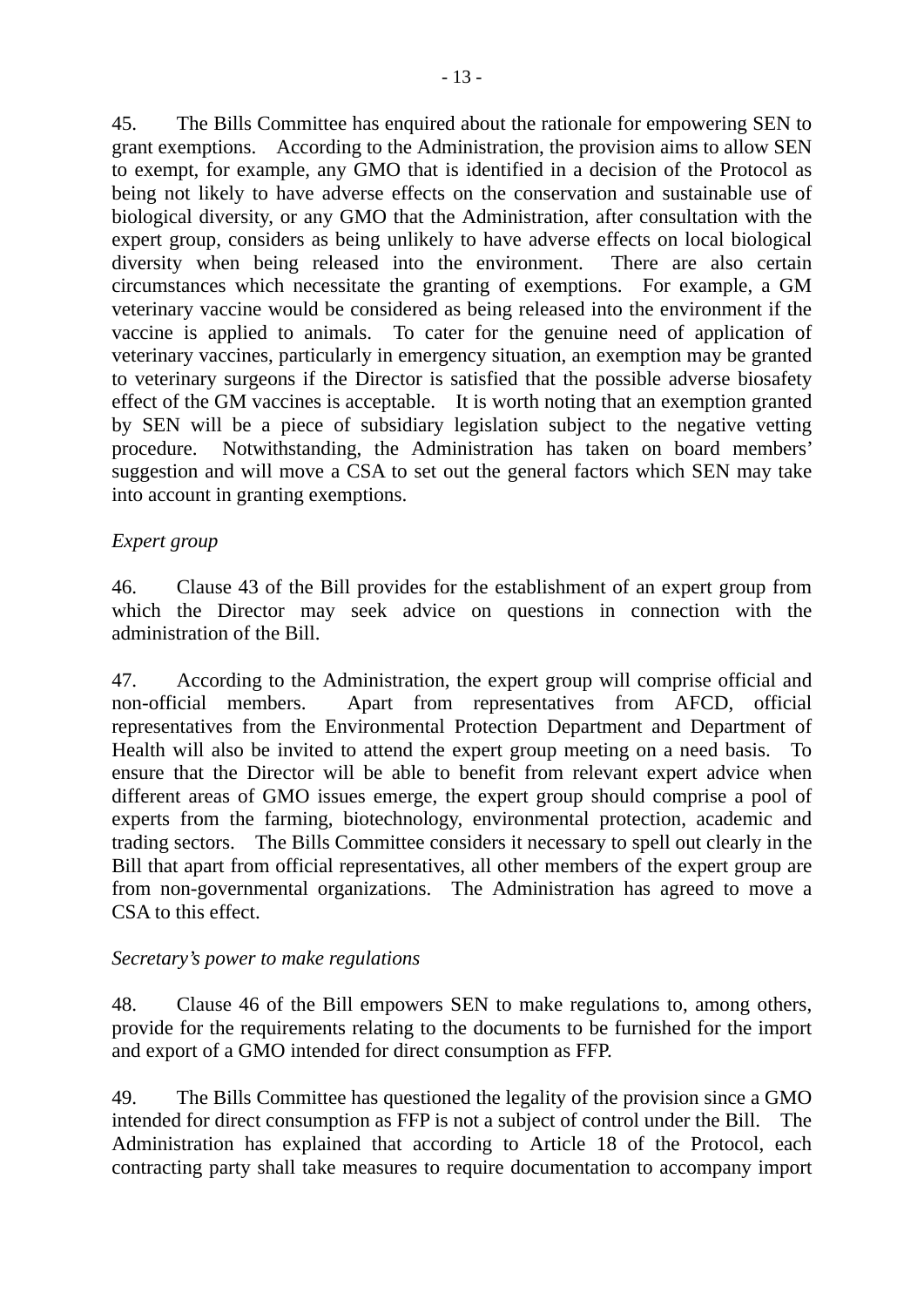and export of GMOs intended for FFP, contained use and release into the environment. The purposes of the requirement are to enable easy identification of their GMO status, facilitate tracing of GMO shipments if necessary, and provide information which may help to contain the damage to the environment in the event of an accidental release during shipment. In view of members' concern, the Administration is prepared to add a new clause to provide for documentation requirements for import and export of GMOs intended for FFP, contained use and release into the environment. Separately, the Administration is preparing a piece of subsidiary legislation to set out the detailed requirements on the documentation, and stakeholders will be further consulted before the subsidiary legislation is laid before the Legislative Council for negative vetting.

50. Some members have enquired if the documentation requirements are strict liabilities and if so, whether a defence provision will be provided to ensure that no one will be unnecessarily caught. The Administration has advised that while the documentation requirements are strict liabilities, there are circumstances where the importers/exporters may not know that the shipments of goods are GMOs or contain GMOs, particularly for GMO-FFP, even if they have exercised due diligence in checking the contents of their shipments. To ensure that no one would be unnecessarily caught for contravention of the specified documentation requirements, the Administration will include a defence provision in the proposed new clause.

# Transitional provisions

*Notification of or application for approval of released GMOs during transitional period* 

51. Clause 50 of the Bill provides that a person must, during the transitional period, inform the Director if he caused a GMO to be released before the commencement date of the Bill (if enacted), or maintained the life of a released GMO that was in a state of being released into the environment before the commencement date.

52. As the Bill has no retrospective effect, the Bills Committee has questioned the need for the person to inform the Director of GMOs which were released or maintained before the commencement date. The Administration has taken on board members' views and will move CSAs in this regard. As regards members' concern about the transitional arrangements if no actions would be taken against non-compliance, the Administration will move a CSA to the effect that non-compliance with the requirements during the transitional period will be subject to a fine at level 1.

#### Schedules

53. Schedules 1, 2, 4 and 6 set out the different types of information to be provided under the Bill while Schedule 3 sets out the requirements on a risk assessment to be carried out on the possible adverse biosafety effect of a GMO.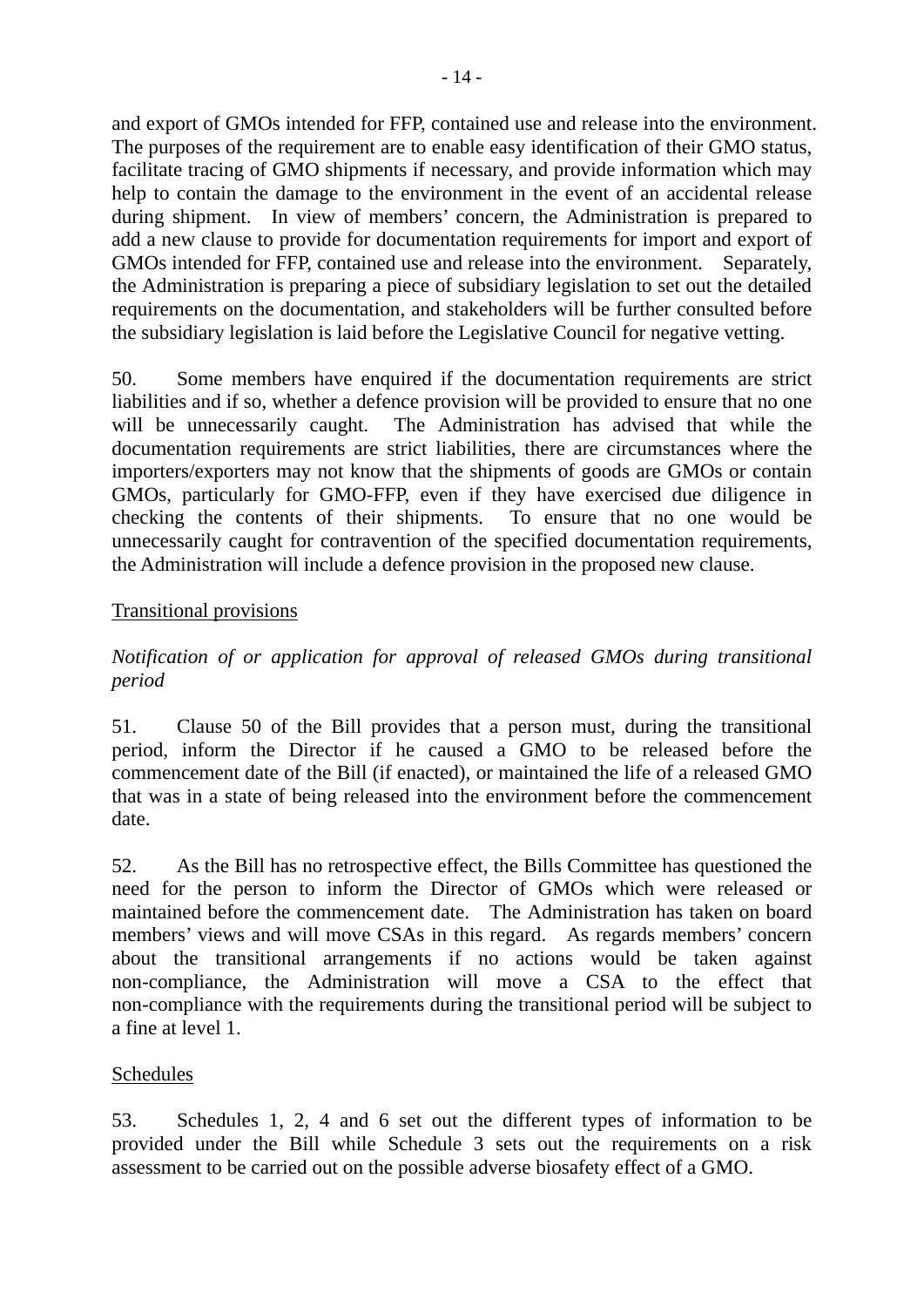54. The Bills Committee has requested the Administration to use GM papaya as an example to illustrate how the required information/risk assessment under the Schedules should be filled out in the specified form. The sample is given in Annex C to LC Paper No. CB(1)935/09-10(02).

55. The Bills Committee has also examined other technical aspects of the Bill.

# **Committee Stage amendments**

56. A set of CSAs to be moved by the Administration is in **Appendix III**. The Bills Committee will not move any CSAs in its name.

# **Recommendation**

57. The Bills Committee supports the Administration's proposal to resume the Second Reading debate on the Bill on 10 March 2010.

# **Advice sought**

58. Members are requested to note the deliberations and recommendation of the Bills Committee.

Prepared by Council Business Division 1 Legislative Council Secretariat 4 February 2010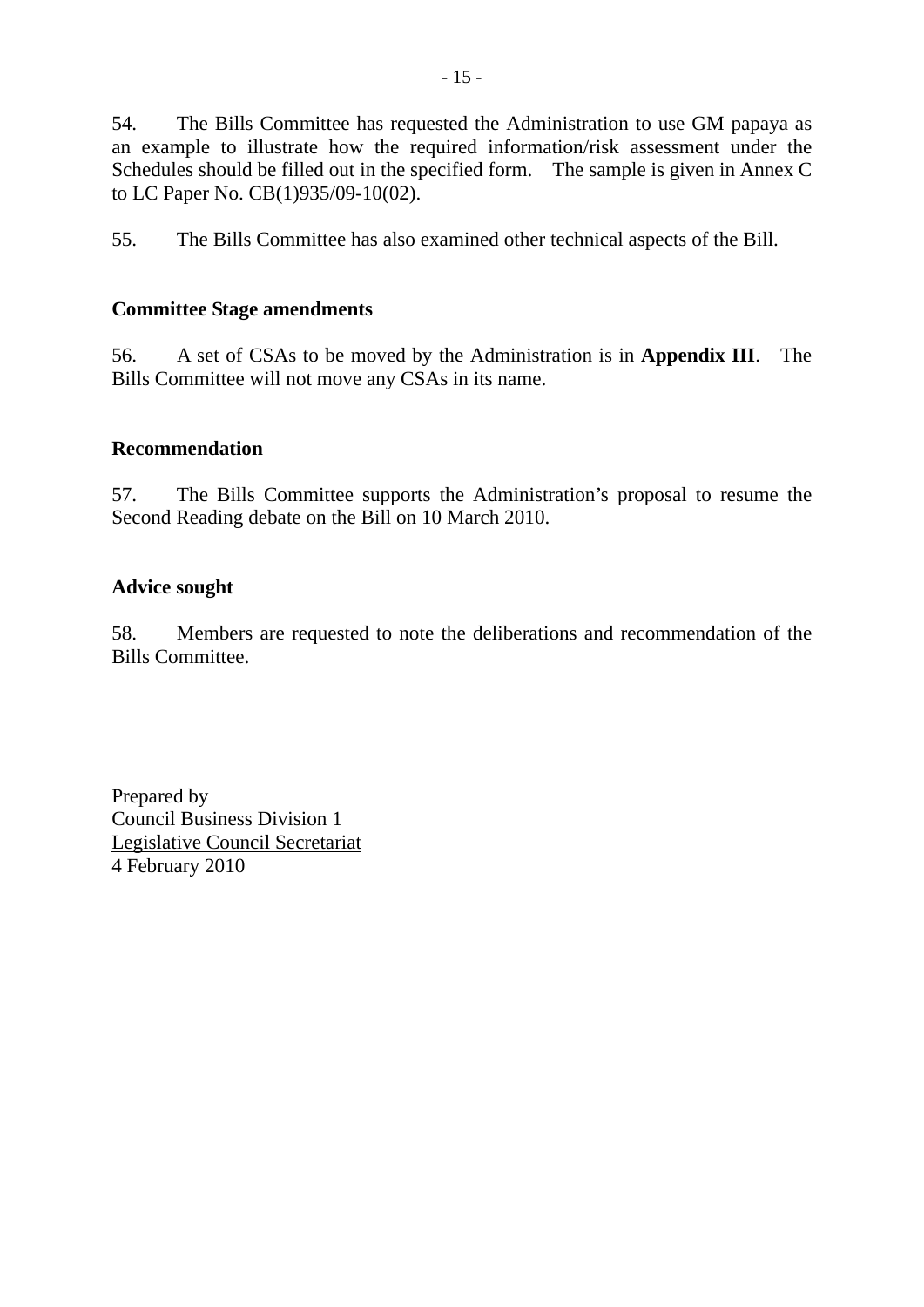# **Appendix I**

# **Bills Committee on Genetically Modified Organisms (Control of Release) Bill**

# **Membership list**

| Chairman             | Hon Audrey EU Yuet-mee, SC, JP                                                                                                                                                                                                              |
|----------------------|---------------------------------------------------------------------------------------------------------------------------------------------------------------------------------------------------------------------------------------------|
| <b>Members</b>       | Dr Hon Margaret NG<br>Hon WONG Ting-kwong, BBS, JP<br>Hon KAM Nai-wai, MH<br>Hon Cyd HO Sau-lan<br>Hon CHAN Hak-kan<br>Hon Tanya CHAN (up to 28 January 2010)<br>Dr Hon Priscilla LEUNG Mei-fun (up to 13 July 2009)<br>Dr Hon LEUNG Ka-lau |
|                      | (Total: 7 Members)                                                                                                                                                                                                                          |
| <b>Clerk</b>         | Miss Becky YU                                                                                                                                                                                                                               |
| <b>Legal Adviser</b> | <b>Miss Kitty CHENG</b>                                                                                                                                                                                                                     |
| <b>Date</b>          | 29 January 2010                                                                                                                                                                                                                             |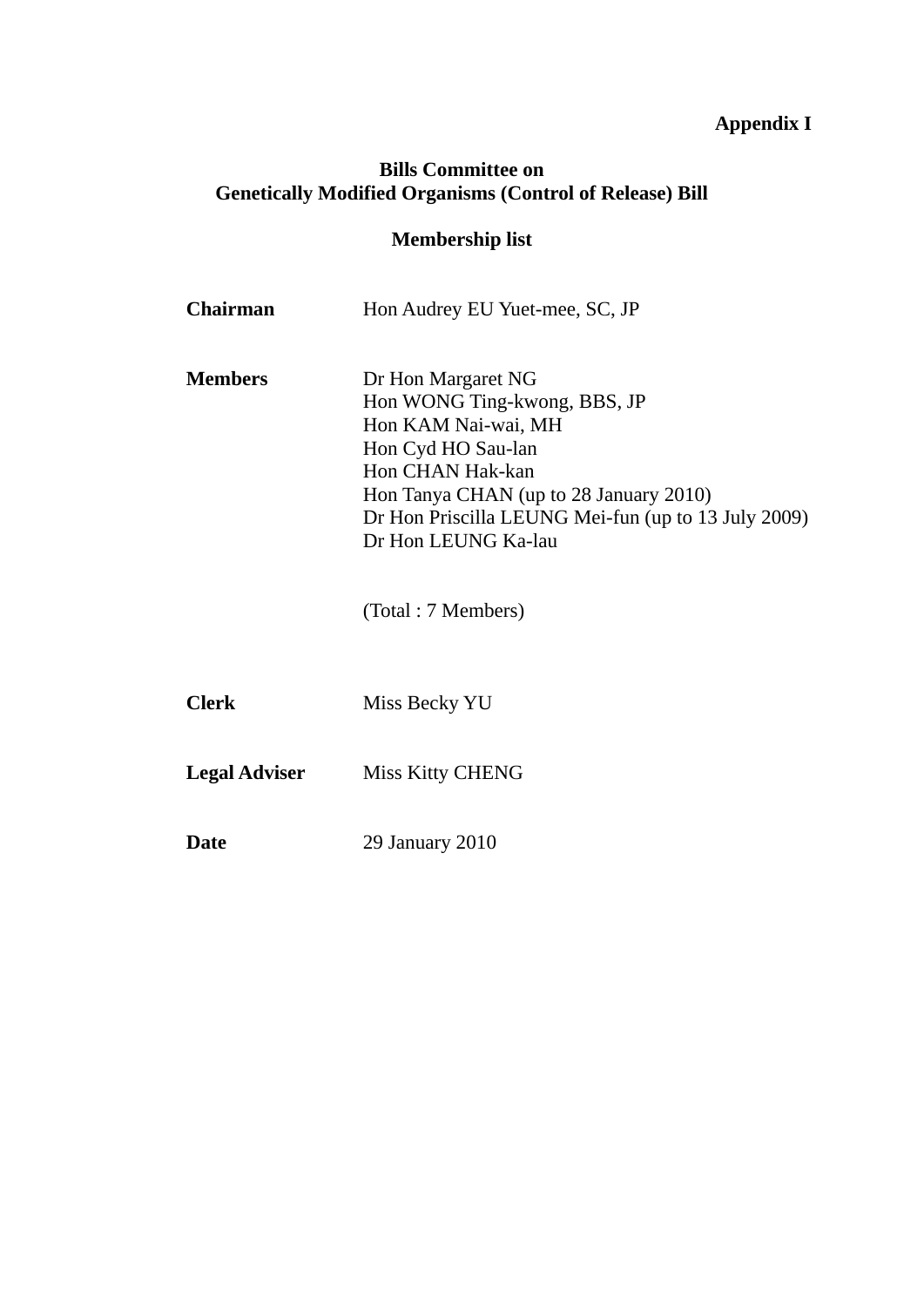# **Appendix II**

# **List of organizations which have made written and/or oral representations to the Bills Committee**

- (a) Advisory Council on the Environment
- (b) Clover Seed Company Limited
- (c) Greenpeace
- (d) Hai Kang Life Corporation Limited
- (e) Hong Kong Biotechnology Organization Limited
- (f) Produce Green Foundation
- (g) Professor Si LOK, The University of Hong Kong
- (h) World Wide Fund for Nature Hong Kong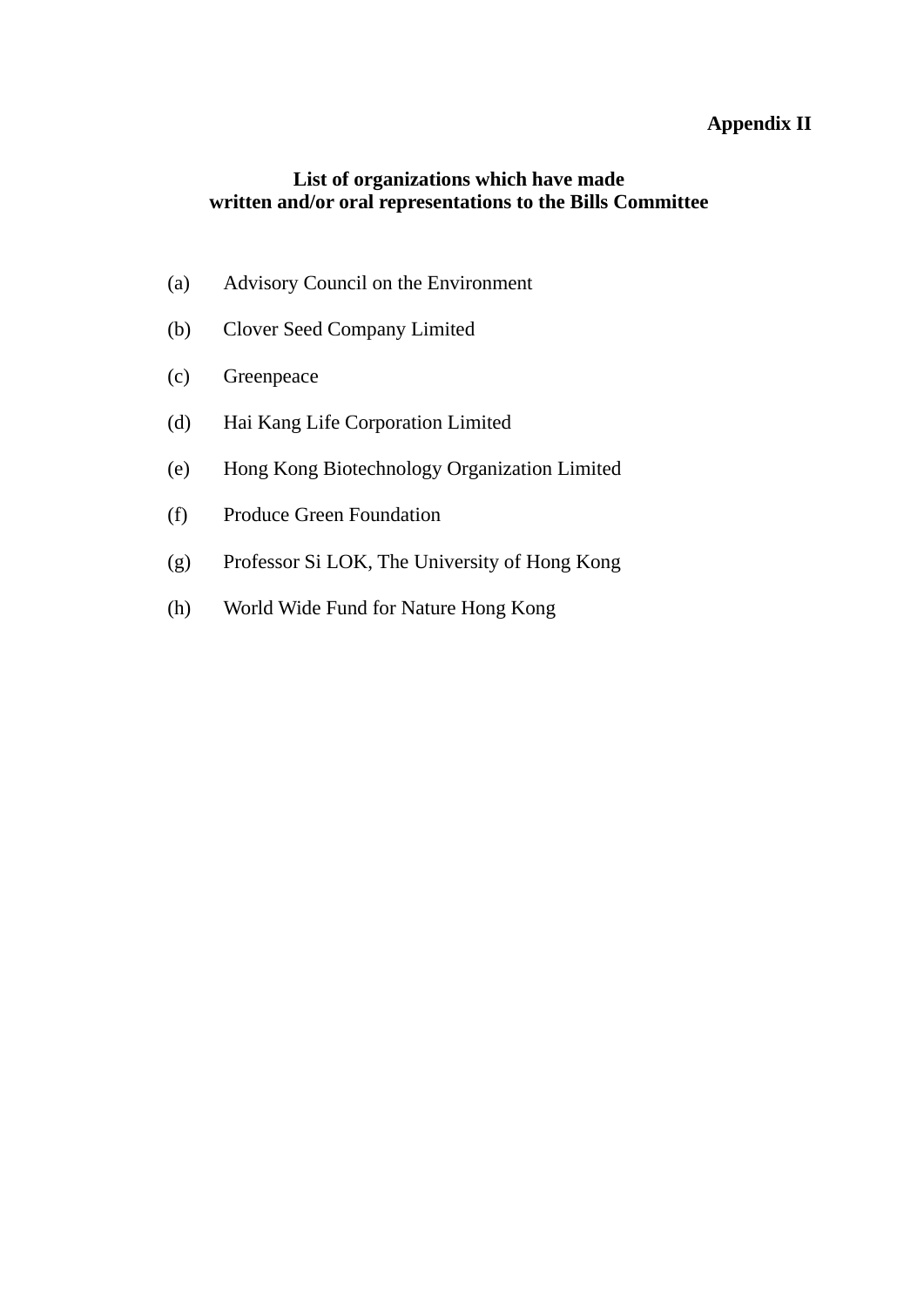### **6. Notification to Director of certain releases of GMOs**

(1) This section applies where a person who has control of a GMO knows that –

- (*a*) if the GMO is an approved GMO
	- (i) the GMO has been released into the environment; and
	- (ii) any condition for the approval of the GMO, as set out in the register, has not been complied with;
- (*b*) if the GMO is not an approved GMO but is exempted under section 42 from the application of section 5 –
	- (i) the GMO has been released into the environment; and
	- (ii) any condition for the exemption of the GMO, as set out in the register, has not been complied with; or
- (*c*) if the GMO is not an approved GMO and is not exempted under section 42 from the application of section  $5 -$ 
	- (i) the GMO has been released into the environment; and
	- (ii) the GMO is not a pharmaceutical product for use by human beings.

(2) As soon as practicable after the person knows of the release, the person must, by written notice, inform the Director of the release.

(2A) Subsection (2) does not require a person to inform the Director of the release if –

- (*a*) another person also has control of the GMO; and
- (*b*) that other person has informed the Director of the release in compliance with that subsection.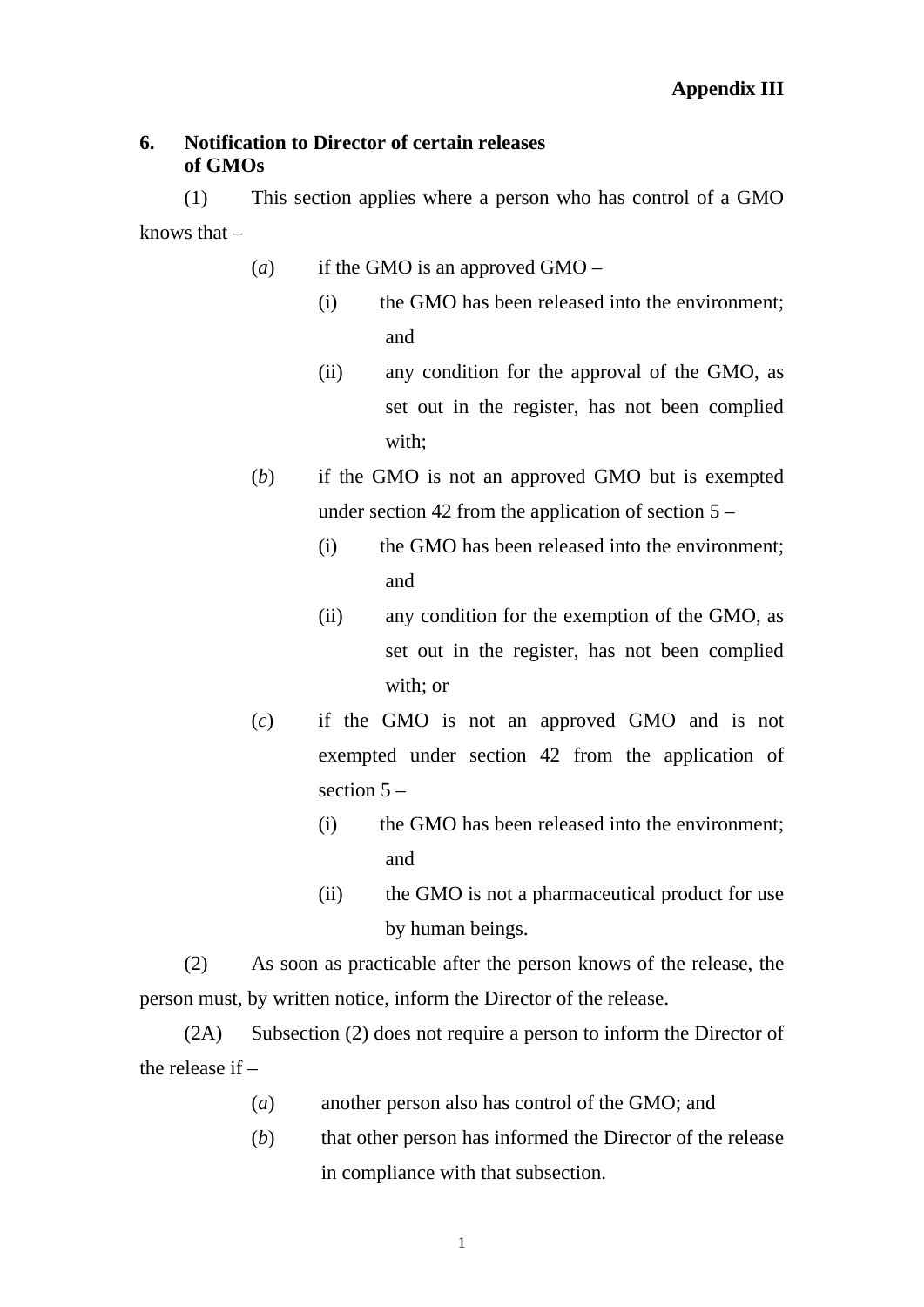(3) A person who contravenes subsection (2) commits an offence and is liable to a fine at level 5 and to imprisonment for 6 months.

(4) A notice under subsection (2) must contain the information set out in Parts 1 and 2 of Schedule 1.

(5) On receiving a notice under subsection (2), the Director may –

- (*a*) direct an authorized officer to enter, during reasonable hours, the place or premises in or on which the GMO was released to dispose of the GMO; or
- (*b*) direct the person to dispose of the GMO.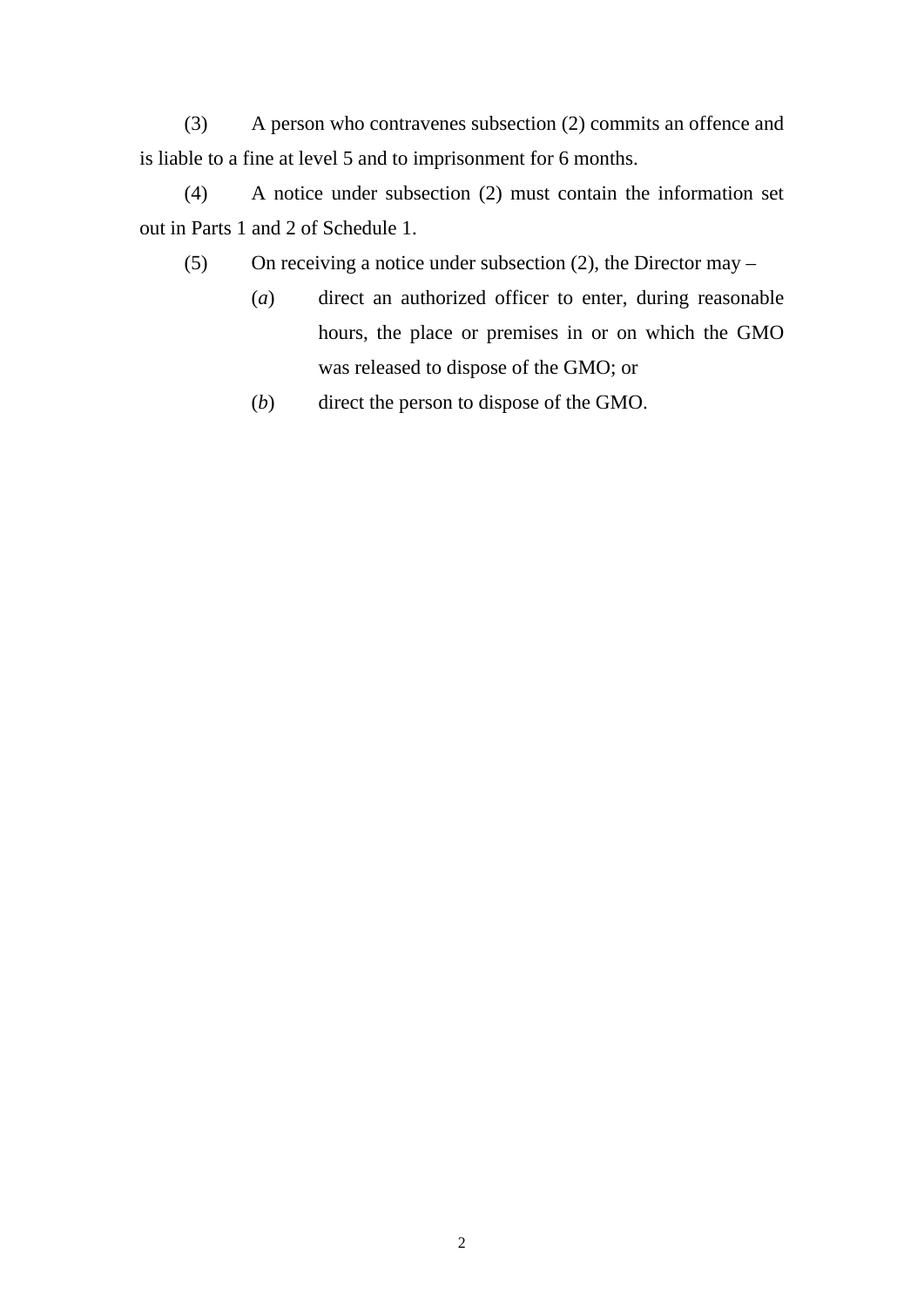# **15. Director's decisions on non-disclosure requests**

(1) Within 30 days after receiving a non-disclosure request on a GMO approval application or variation request, the Director must –

- (*a*) decide
	- (i) that none of the proposed confidential information is to be entered in the register;
	- (ii) that only some of the proposed confidential information is to be entered in the register; or
	- (iii) that all of the proposed confidential information is to be entered in the register; and
- (*b*) give the applicant a written notice of the decision and the reason for it.

(2) The Director may decide not to enter certain proposed confidential information in the register if the Director is satisfied that –

- (*a*) entering the information would adversely affect the applicant's interest; and
- (*b*) not entering the information would not be contrary to the public interest.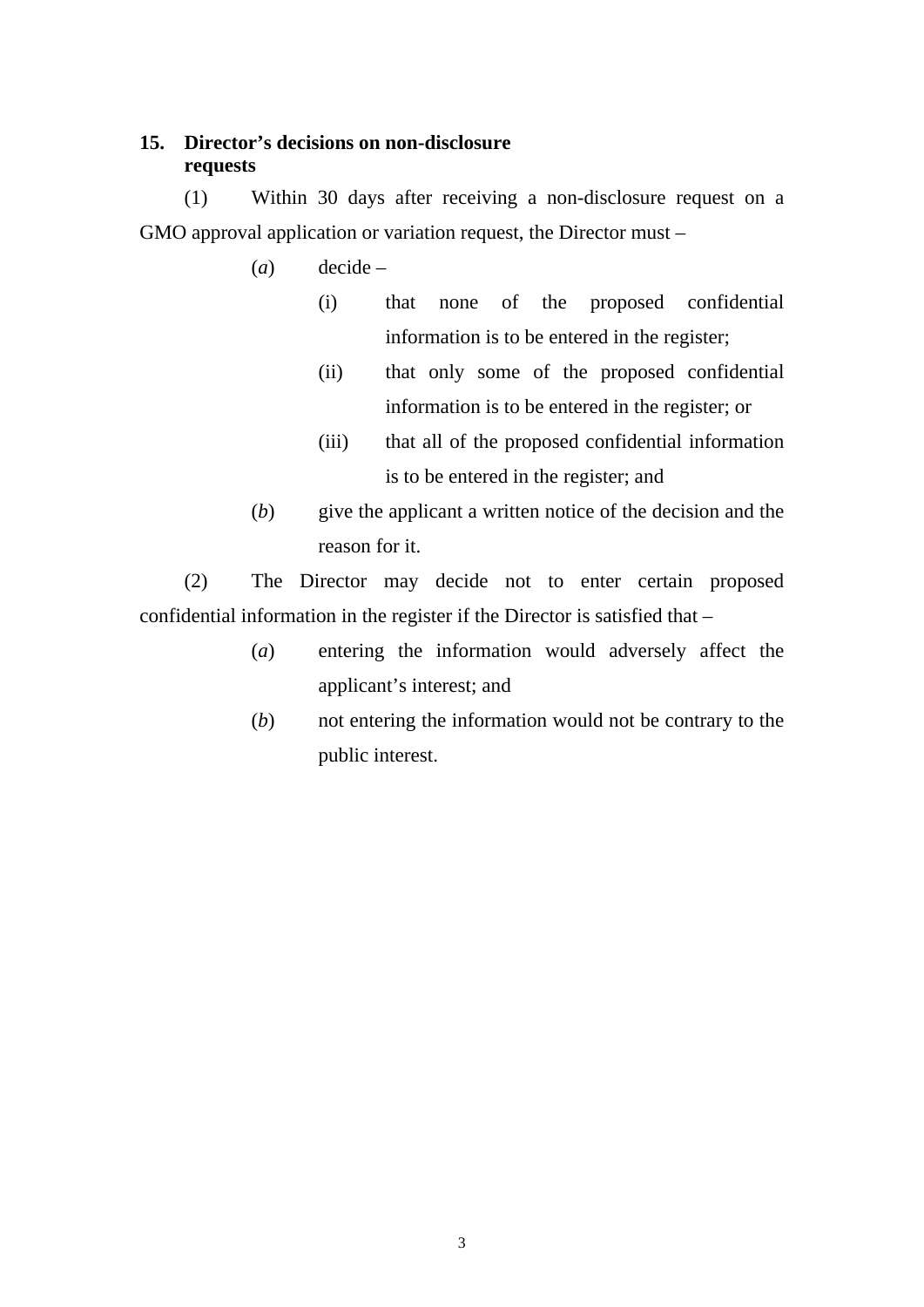# **20. Withdrawal of GMO approval applications or variation requests**

(1) An applicant under a GMO approval application or variation request may, in writing, withdraw the application or request at any time before the Director makes a decision on the application or request.

(2) If a GMO approval application or variation request is withdrawn under subsection (1), the Director must cease to process the application or request.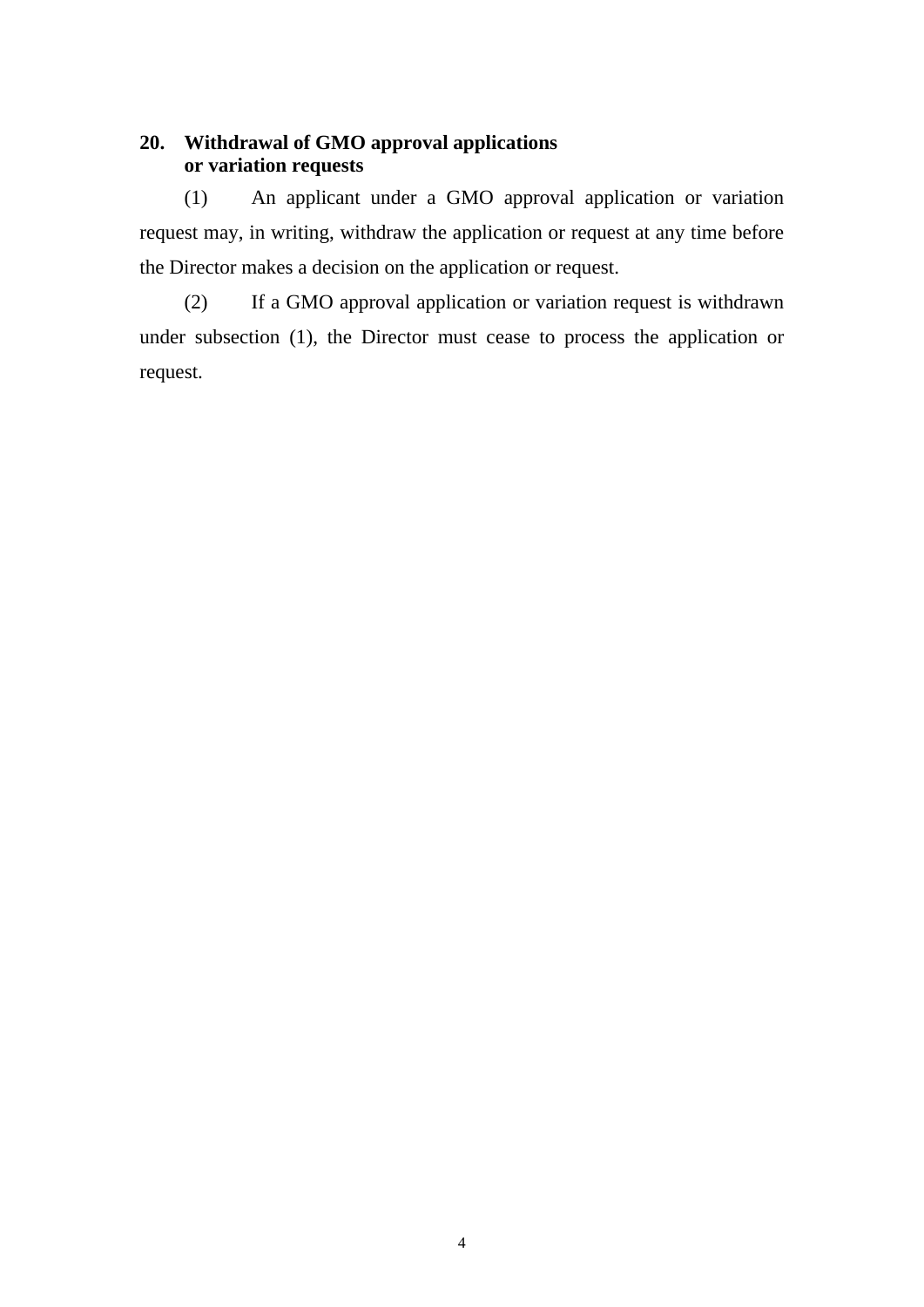# **21. Withdrawal of information or document provided**

(1) An applicant under a GMO approval application or variation request may, in writing, withdraw any information or document provided for the purposes of the application or request at any time before the Director makes a decision on the application or request.

(2) Where any information or document provided for the purposes of a GMO approval application or variation request is withdrawn under subsection (1), the Director must continue to process the application or request as if the information or document had not been provided.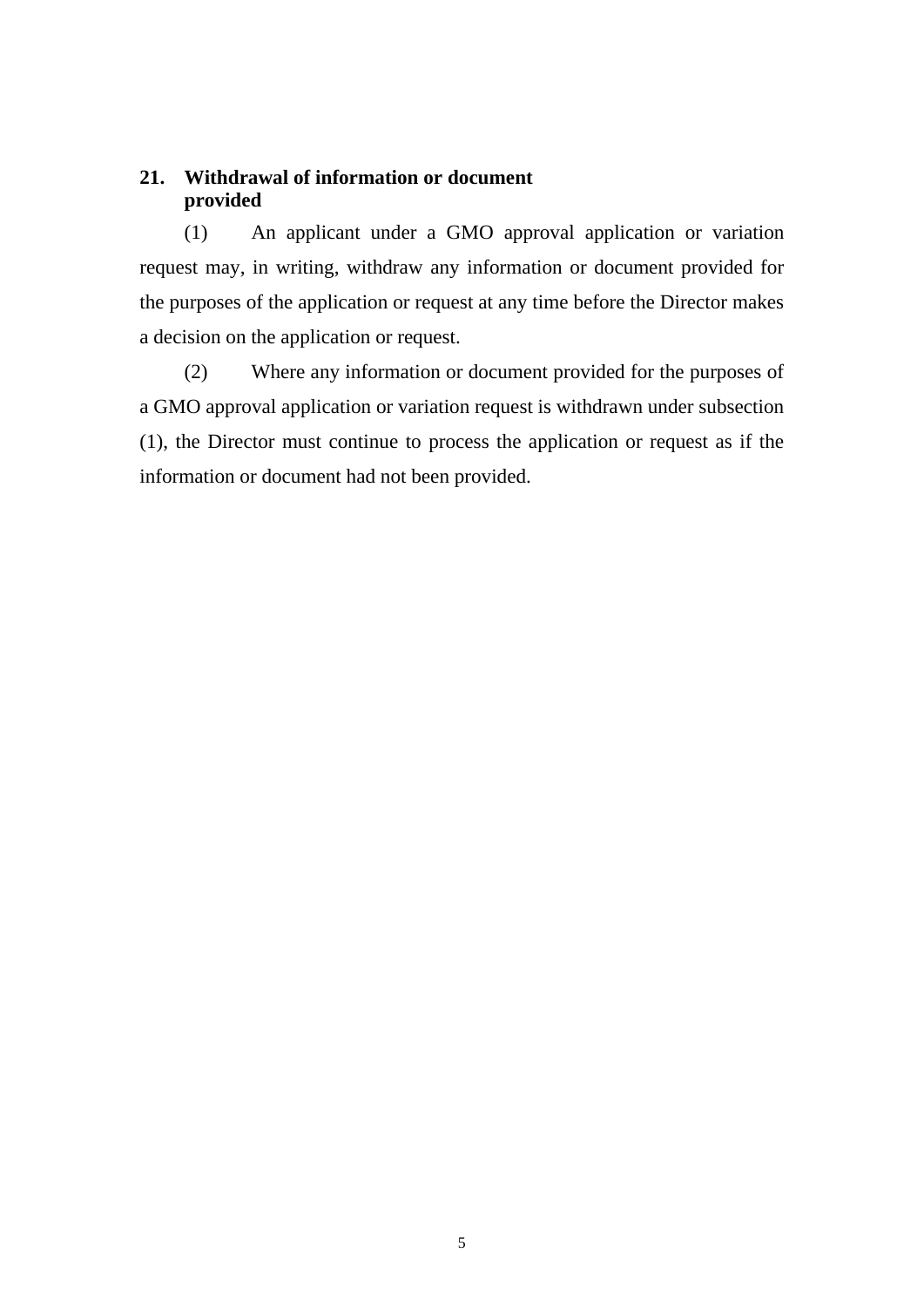# PART 3A

# DOCUMENTATION REQUIREMENTS FOR IMPORT AND EXPORT OF GMOS

#### **24A. Application of this Part**

This Part does not apply to or in relation to a GMO that is a pharmaceutical product for use by human beings.

#### **24B. Documentation requirements for import and export of GMOs**

- (1) When being imported or exported
	- (*a*) GMOs that are intended for direct consumption as food or feed, or for processing;
	- (*b*) GMOs that are intended for contained use; and
	- (*c*) GMOs that are intended for release into the environment,

must be accompanied by the prescribed documents.

(2) Subsection (1) does not require GMOs falling within paragraph (*a*) or (*b*) of that subsection to be accompanied by the prescribed documents  $if -$ 

- (*a*) the GMOs are imported or exported in a lot together with other living organisms;
- (*b*) the GMOs are unintentionally mixed with those other living organisms; and
- (*c*) the percentage of the amount of the GMOs to the total amount of living organisms in the lot does not exceed the prescribed percentage.

(3) If subsection (1) is contravened, the person who imports or exports the GMOs commits an offence and is liable to a fine at level 3.

(4) In any proceedings for an offence under subsection (3), it is a defence for the person charged to establish that the person did not know and could not with reasonable diligence have known that GMOs falling within subsection  $(1)(a)$ ,  $(b)$  or  $(c)$  were being imported or exported.

6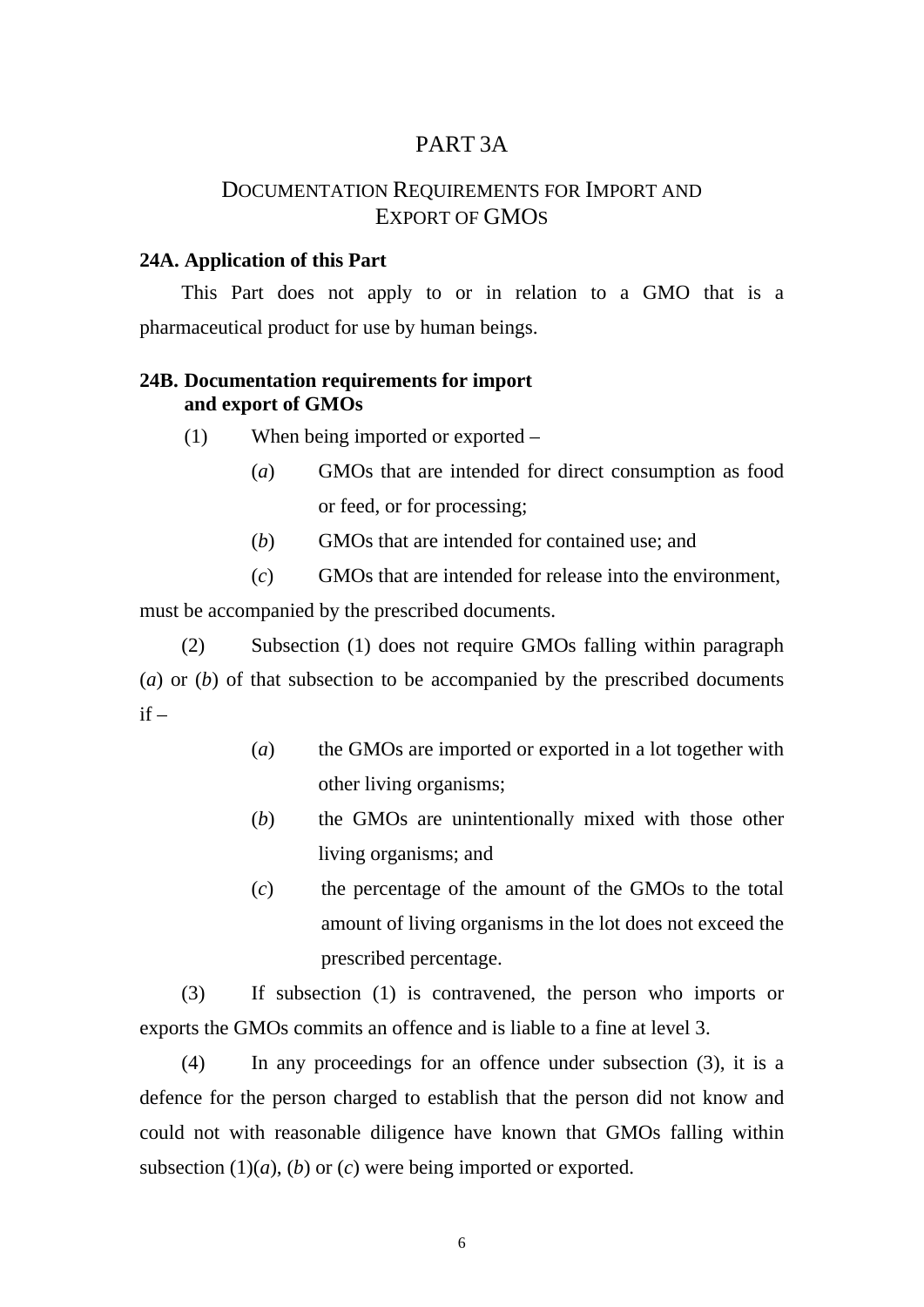(5) In subsection  $(2)(c)$  –

"prescribed percentage" ( ) means -

- (*a*) the percentage prescribed by the Secretary for the purposes of that subsection in relation to GMOs falling within subsection  $(1)(a)$  or  $(b)$ ; or
- (*b*) if no percentage is prescribed, zero-percent.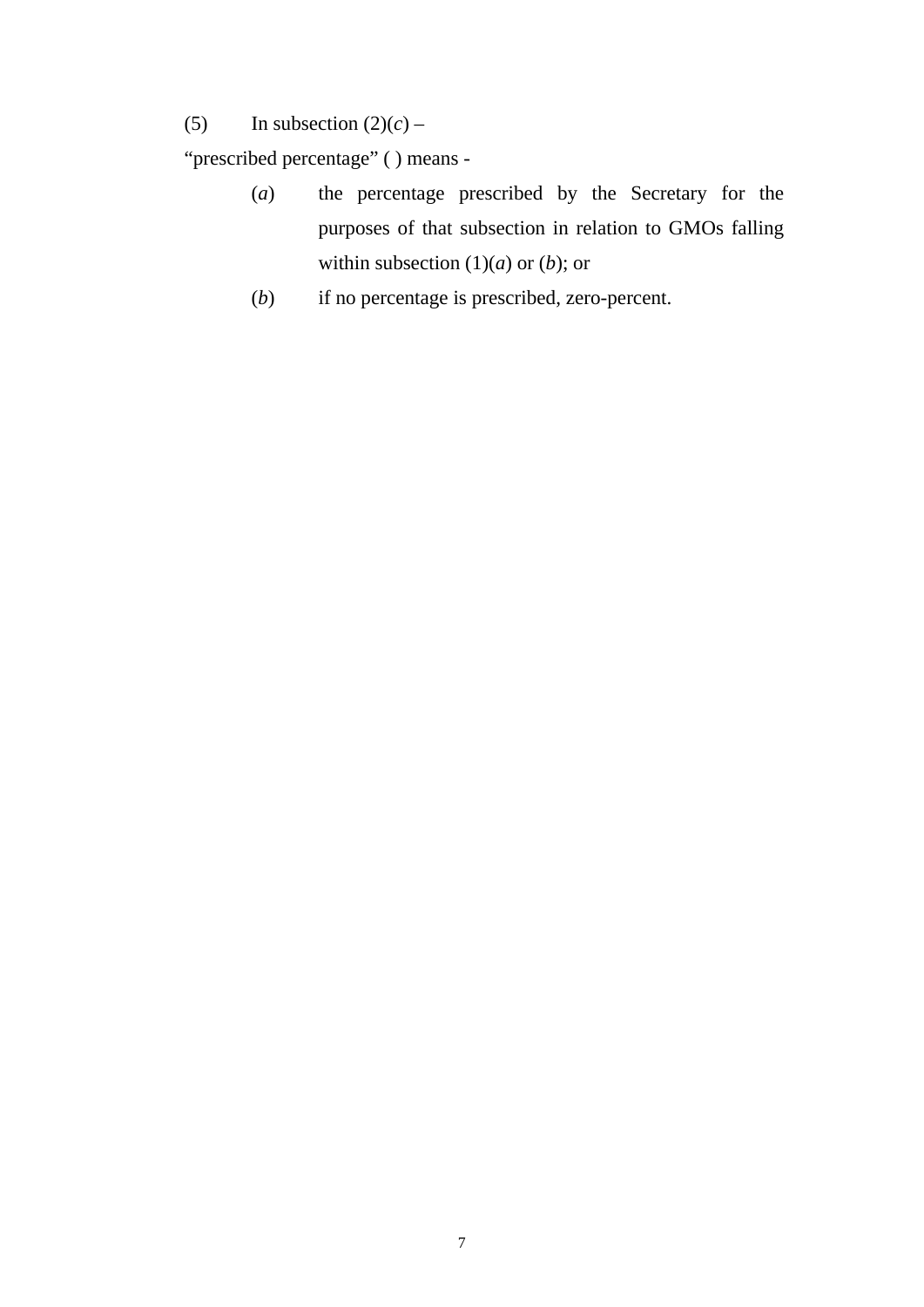### **25. Director must establish and maintain register**

(1) The Director must establish and maintain a register for the purposes of this Ordinance.

(2) The Director may keep the register in such form as the Director considers appropriate.

(3) The register must be available for inspection by members of the public, free of charge –

- (*a*) through the Internet; and
- (*b*) at the office of the Agriculture, Fisheries and Conservation Department during normal business hours.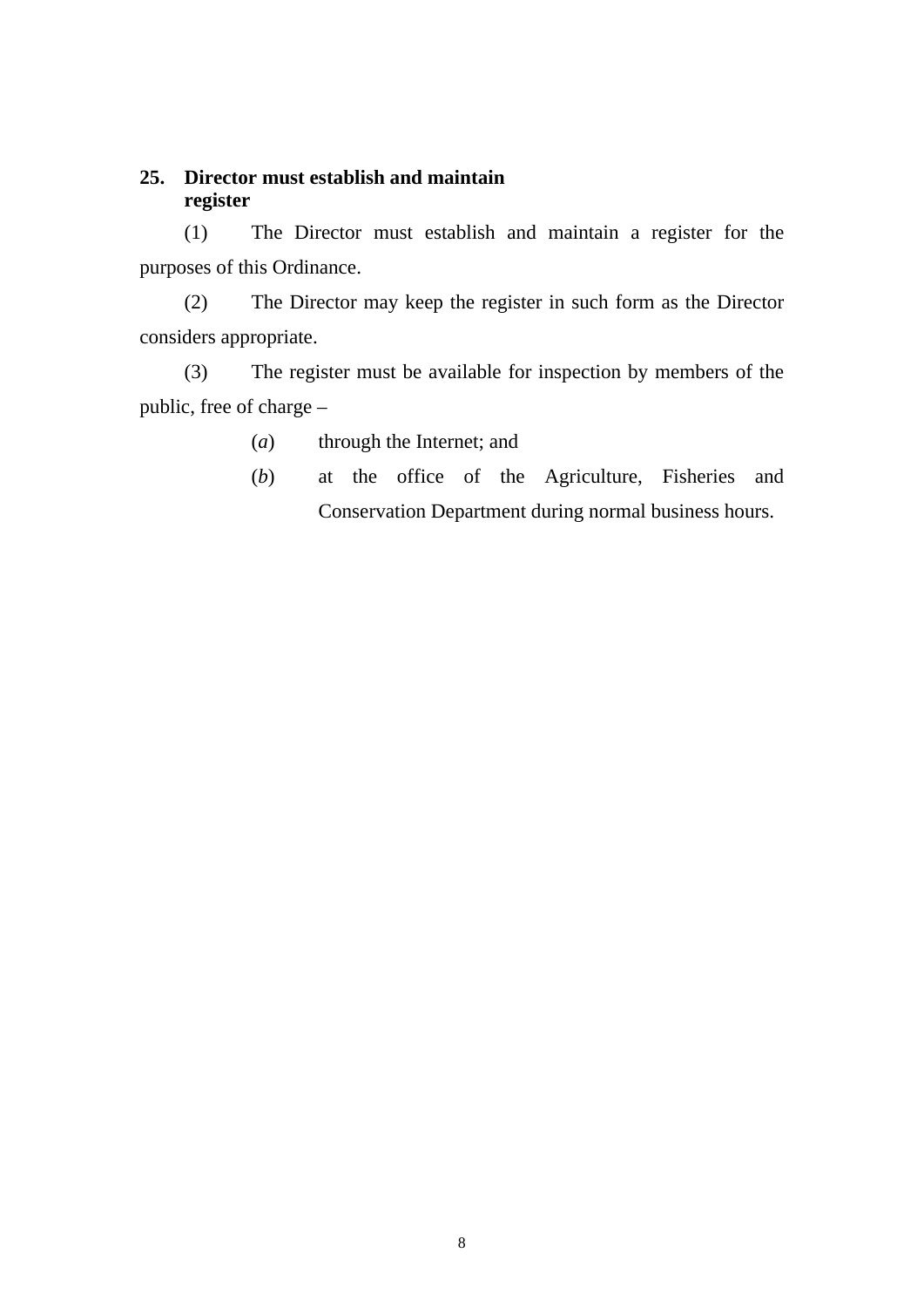## **26. Contents of register**

- (1) The register must contain
	- (*a*) subject to subsection  $(3)$ 
		- (i) every GMO approval application, and any information received by the Director for the purposes of the application; and
		- (ii) every variation request, and any information received by the Director for the purposes of the request;
	- (*b*) every decision of the Director made under section  $10(1)(a)$ ,  $11(5)(a)$  or  $12(1)$ ;
	- (*c*) every decision of the Administrative Appeals Board on any appeal lodged against a decision of the Director made under section  $10(1)(a)$ ,  $11(5)(a)$  or  $12(1)$ ; and
	- (*d*) every exemption granted by the Secretary under section 42.

(2) The register may also contain any other information relating to the administration of this Ordinance or implementation of the Protocol that the Director considers appropriate.

- (3) The register must not contain
	- (*a*) any confidential information in relation to a GMO approval application or variation request; or
	- (*b*) any GMO approval application or variation request, or any information submitted for the purposes of the application or request, that has been withdrawn before it is to be entered in the register in accordance with section 13.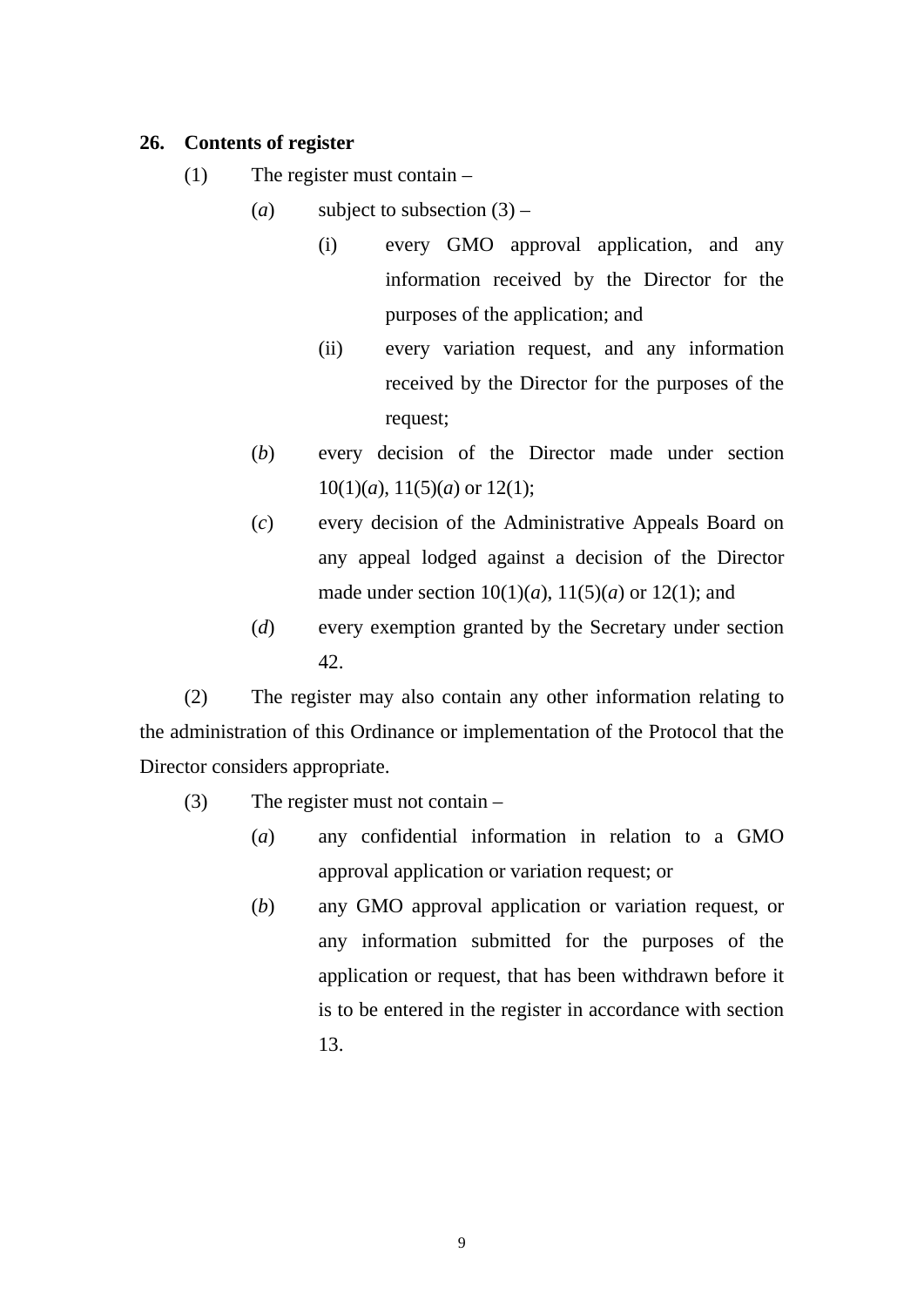# **27. Appointment of authorized officers**

The Director may, in writing, appoint any public officer not below the rank of Field Officer II to be an authorized officer for the purposes of this Ordinance.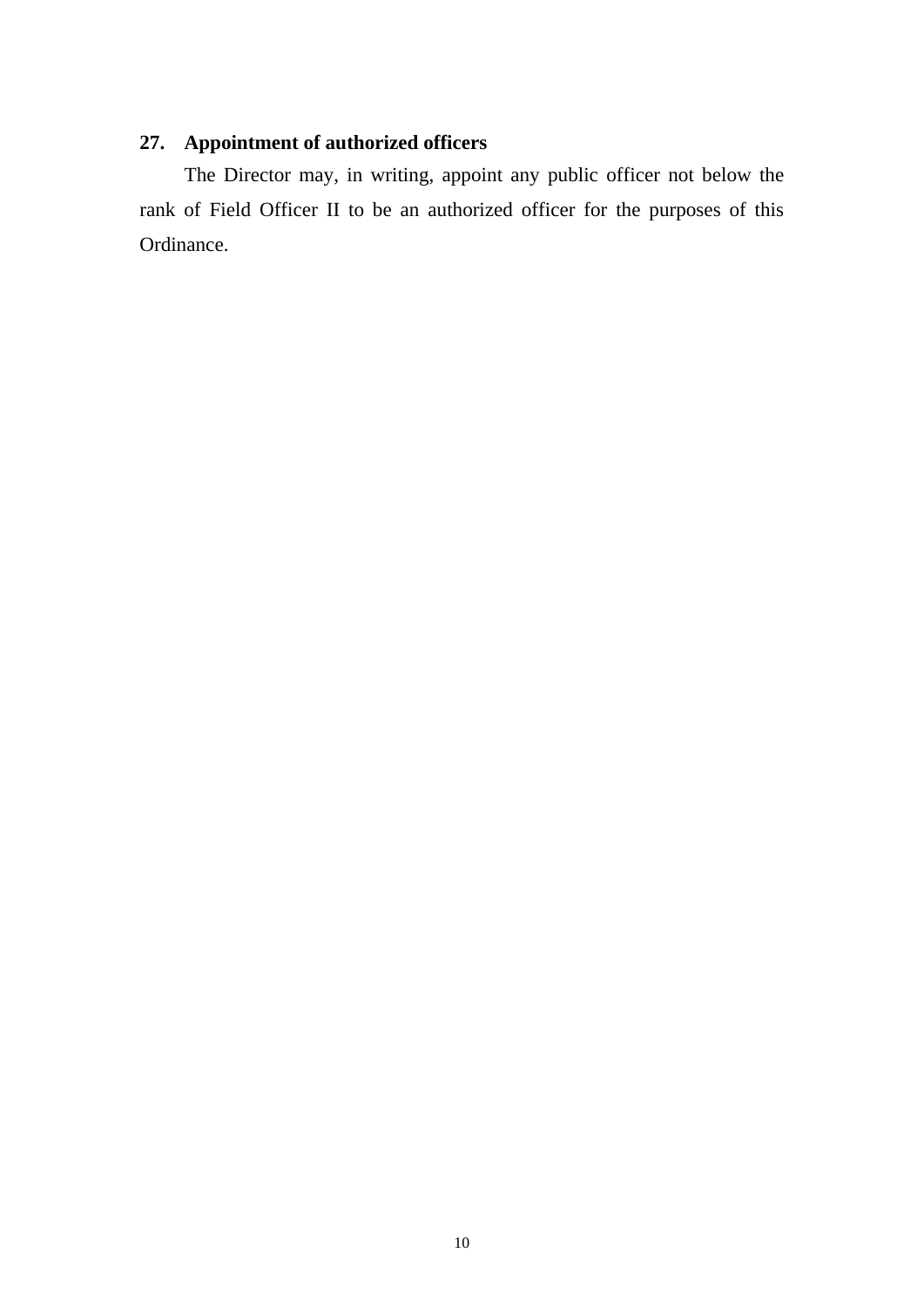# **28. Powers to search vessels, detain persons, etc.**

(1) An authorized officer may stop, board and search any vessel, vehicle, train or aircraft (other than a ship of war, military vehicle or military aircraft) if the officer reasonably suspects that an offence under section 5, 7 or 23 has been, is being or is about to be committed in or on the vessel, vehicle, train or aircraft.

(2) If an authorized officer reasonably suspects that a person has committed, is committing or is about to commit an offence under section 5, 7 or 23, the officer may without warrant –

- (*a*) stop and search the person, and search the property of the person, for anything that is likely to be relevant (whether by itself or together with anything else) to the investigation of the offence; and
- (*b*) detain the person for a reasonable period while the officer inquires about the suspected commission of the offence.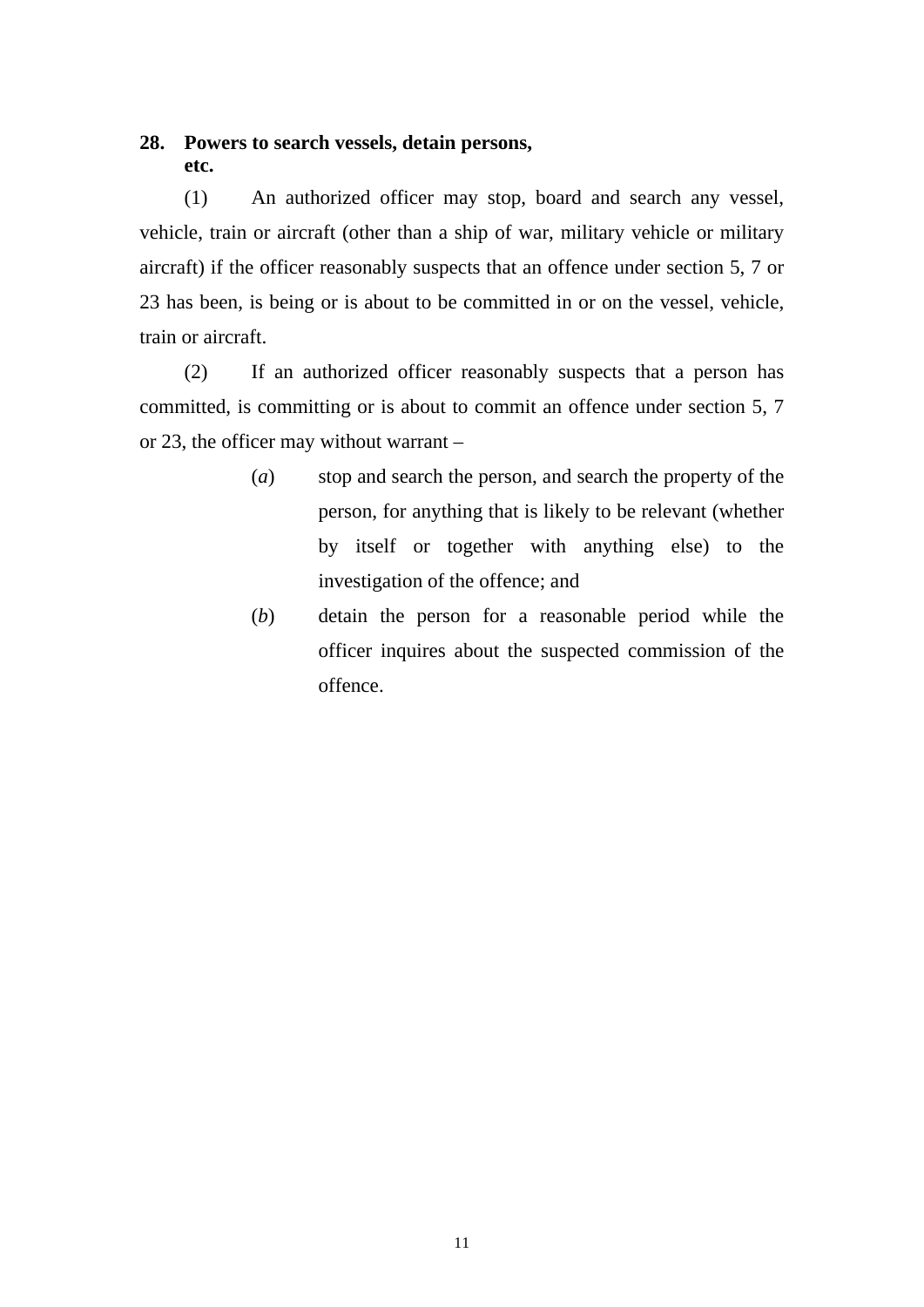# **29. Powers to inspect place or premises, take copies of documents, etc. for verifying compliance with this Ordinance**

(1) If an authorized officer reasonably suspects that a GMO is being kept in any place or premises, the officer may, for the purpose of verifying compliance with this Ordinance, without notice –

- (*a*) enter and inspect the place or premises during reasonable hours;
- (*b*) require the production of, inspect and examine any thing that the officer reasonably suspects to be, or to contain, a GMO; and
- (*c*) require the production of, inspect, examine and take copies of any document that is related to compliance with this Ordinance, or any document that relates to the nature or origin of the GMO.
- (2) Subsection (1) does not empower an authorized officer to enter
	- (*a*) any premises that are used wholly or principally for dwelling purposes; or
	- (*b*) any part of any premises that is used wholly or principally for dwelling purposes.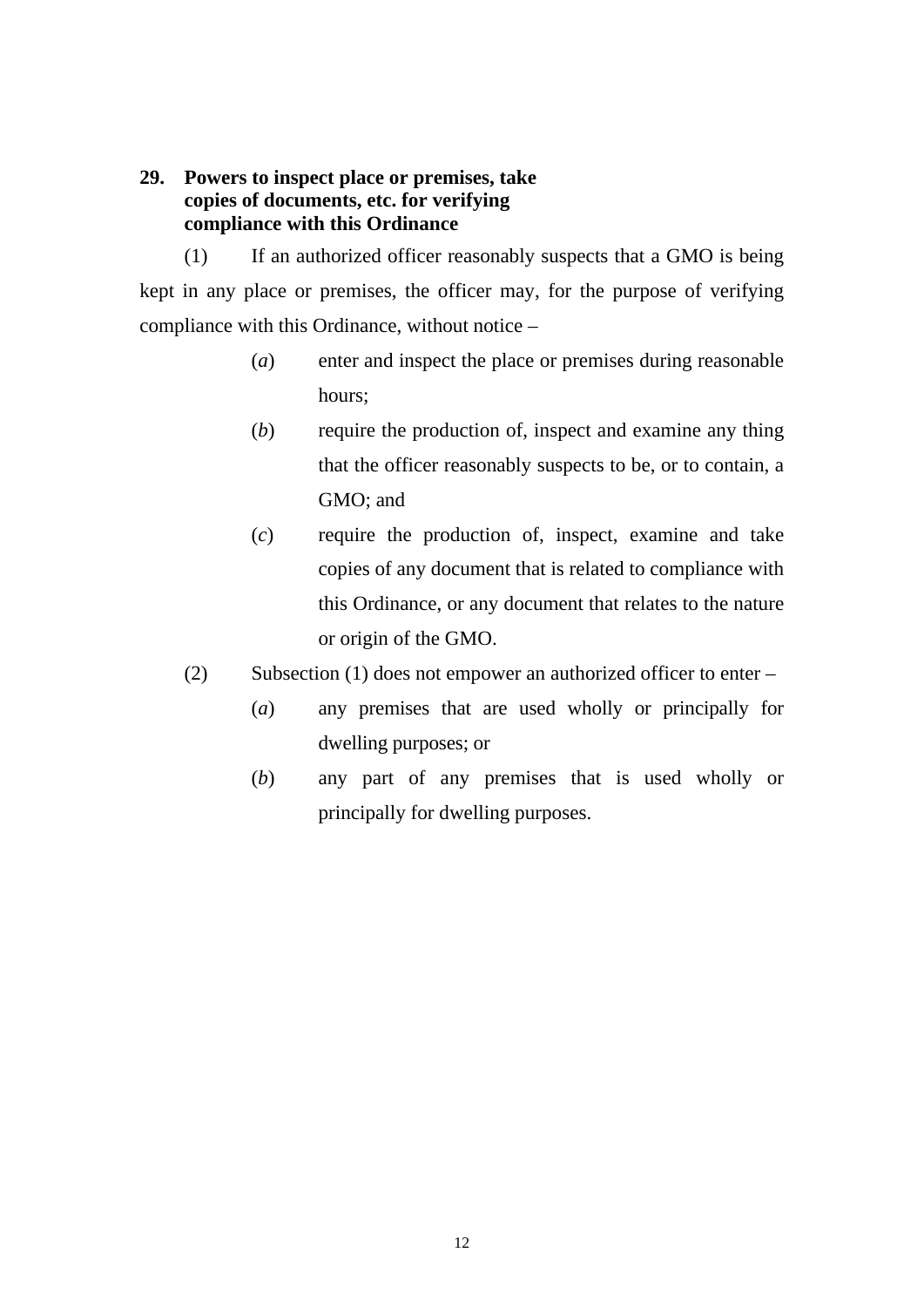#### **30. Powers to enter and search place or premises on issue of warrant**

(1) A magistrate may issue a warrant authorizing an authorized officer to enter and search any place or premises if satisfied by information on oath that there are reasonable grounds to suspect that –

- (*a*) an offence under this Ordinance has been, is being or is to be committed in or on the place or premises; or
- (*b*) there is in or on the place or premises any thing that is or contains evidence of the commission of an offence under this Ordinance.

(2) Unless otherwise specified in it, a warrant continues in force until the purposes for which the entry is necessary have been satisfied.

(3) An authorized officer authorized by such a warrant to enter and search any place or premises –

> (*a*) may at the time specified in the warrant or, if no time is specified, at any time enter and search the place or premises, using necessary force; and

> (*b*) may remove any thing that obstructs the entry and search.

(4) An authorized officer may also detain any person found in or on the place or premises, for such period as is reasonably required to permit the search to be carried out, where the person might prejudice the purpose of the search if not so detained.

(5) An authorized officer entering any place or premises under a warrant may take with the officer such persons as may be necessary.

(6) This section does not prejudice any powers of entry and search conferred on police officers under any other law.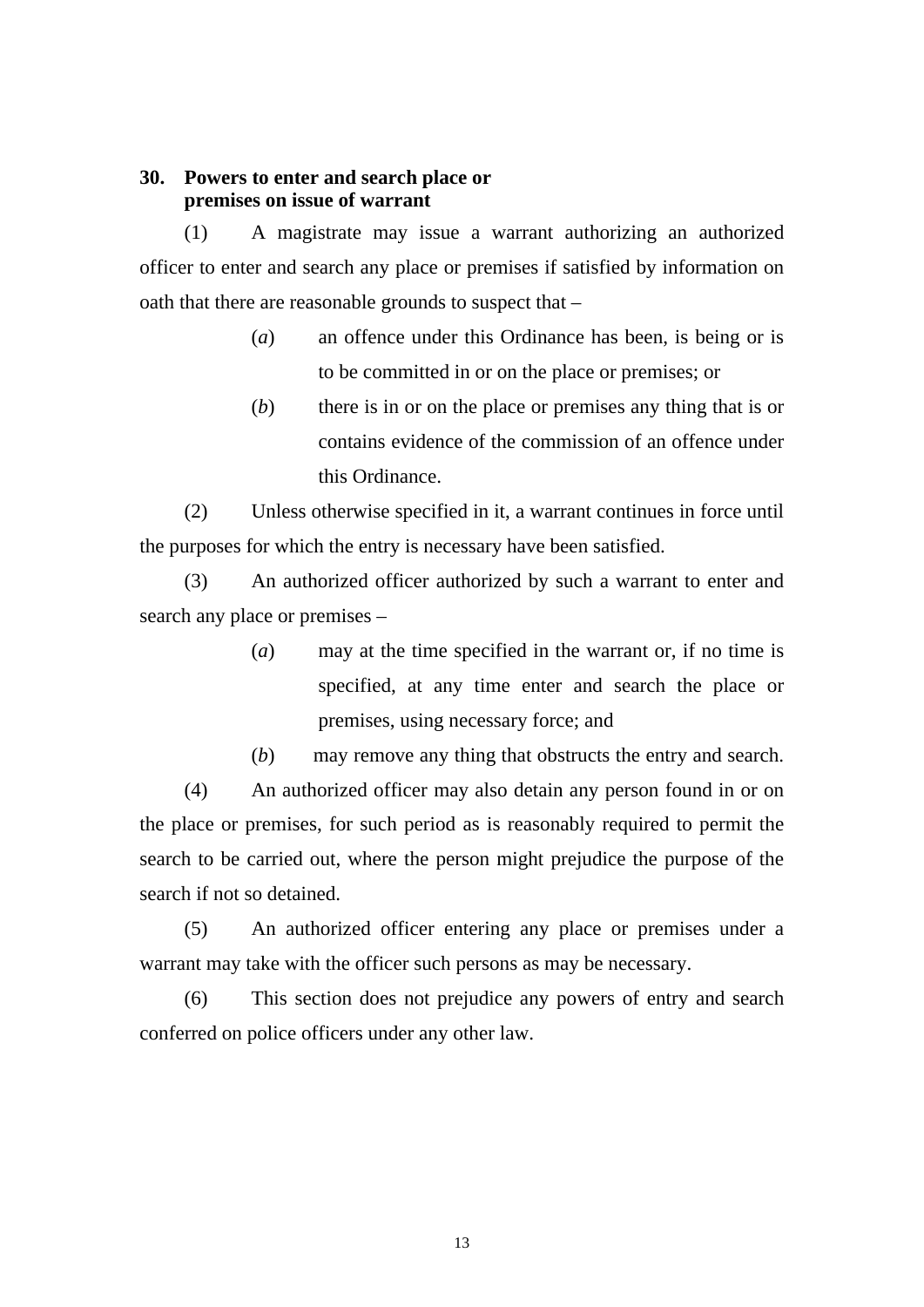# **31. Powers to seize, remove and detain things**

(1) An authorized officer may seize, remove and detain any thing that the officer reasonably suspects to be or to contain evidence of the commission of an offence under this Ordinance.

(2) An authorized officer does not incur any civil liability in respect of anything done or omitted to be done by the officer in good faith in the exercise or purported exercise of any power under this section.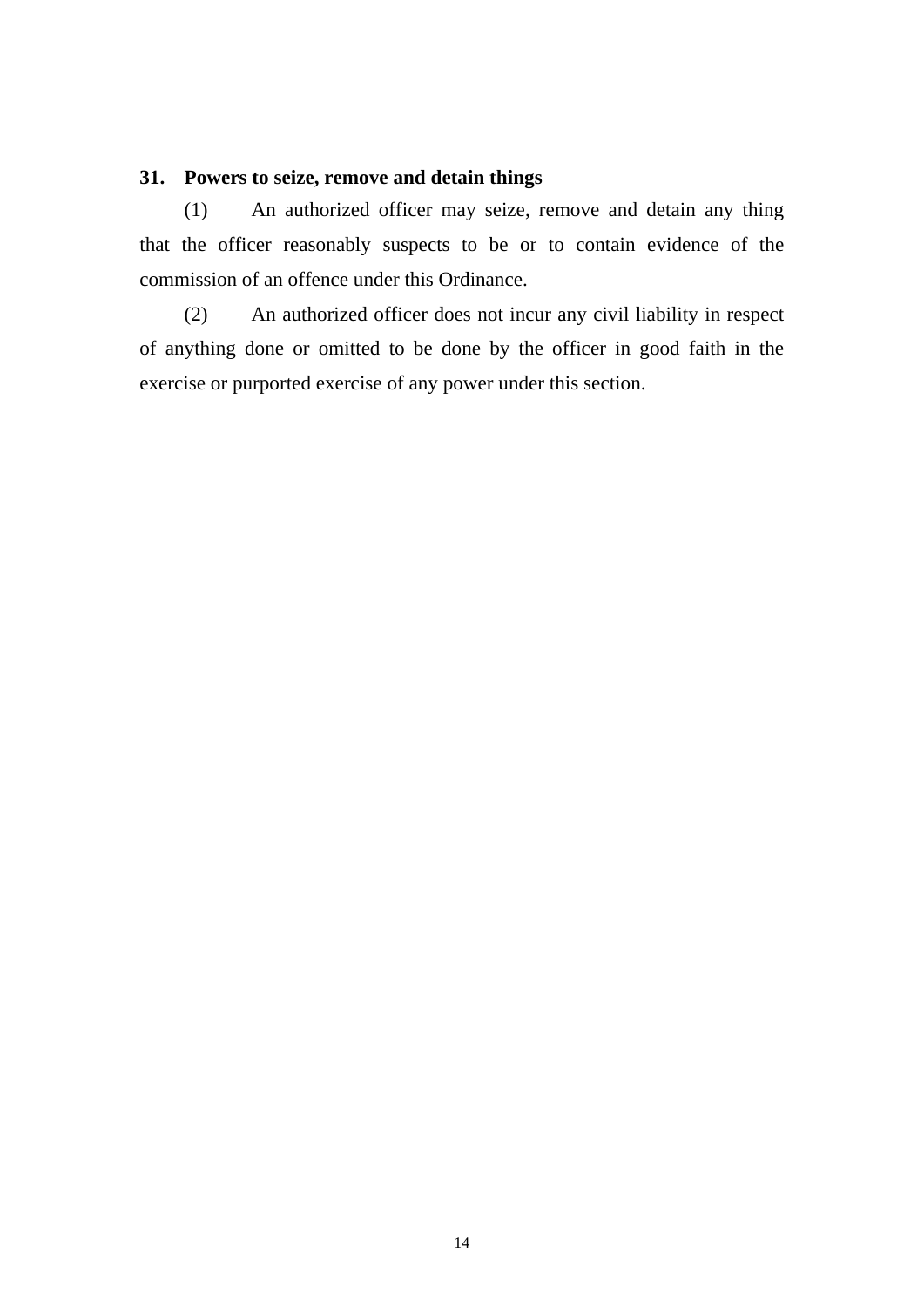#### **32. Powers to take samples and carry out tests**

(1) An authorized officer may, for the purpose of verifying compliance with this Ordinance or obtaining evidence of the commission of an offence under this Ordinance –

- (*a*) take a sample of any thing that the officer reasonably suspects to be, or to contain, a GMO;
- (*b*) require any person in control of such thing to provide a sample of it; and
- (*c*) take any photographs of the thing.

(2) An authorized officer who takes a sample under subsection (1) must issue a receipt for the sample, but is not required –

- (*a*) to pay for it; or
- (*b*) to return it to the person from whom it was taken.

(3) An authorized officer may arrange to carry out any necessary test in respect of a sample taken under subsection (1) to ascertain –

- (*a*) whether the sample is or contains a GMO;
- (*b*) if the sample is or contains a GMO
	- (i) the identity of the GMO; and
	- (ii) the quantity and percentage of the GMO in the sample.

(4) A certificate of analysis issued by an accredited laboratory on a sample taken under subsection (1) may be tendered in evidence in any proceedings under this Ordinance and is evidence of the facts stated in it unless the contrary is proved.

(5) In this section, "accredited laboratory" (獲認可實驗所) means a laboratory accredited under the Hong Kong Laboratory Accreditation Scheme managed by the Commissioner for Innovation and Technology on behalf of the Government.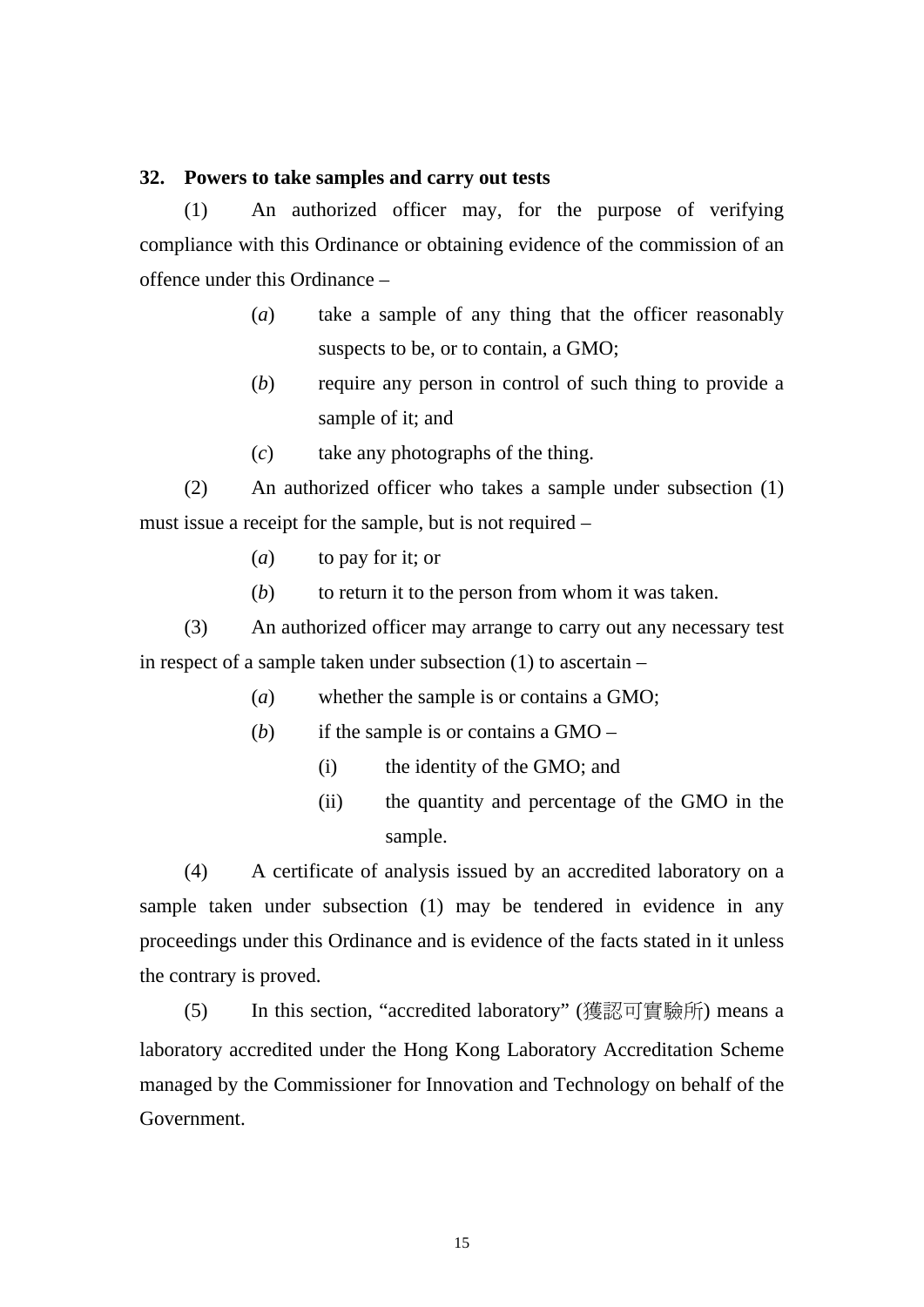#### **33. Power to require identification**

(1) If an authorized officer reasonably suspects that a person has committed, is committing or is about to commit an offence under section 5, 7, 23, 24B or 40, the officer may without warrant stop the person or, where the person is in or on a vessel, vehicle, train or aircraft (other than a ship of war, military vehicle or military aircraft), stop and board the vessel, vehicle, train or aircraft for the purposes of requiring that person –

- (*a*) to state the person's name and address; and
- (*b*) to produce the person's proof of identity for inspection.

(2) In this section, "proof of identity" (身分證明文件) means proof of identity within the meaning of section 17B of the Immigration Ordinance (Cap. 115).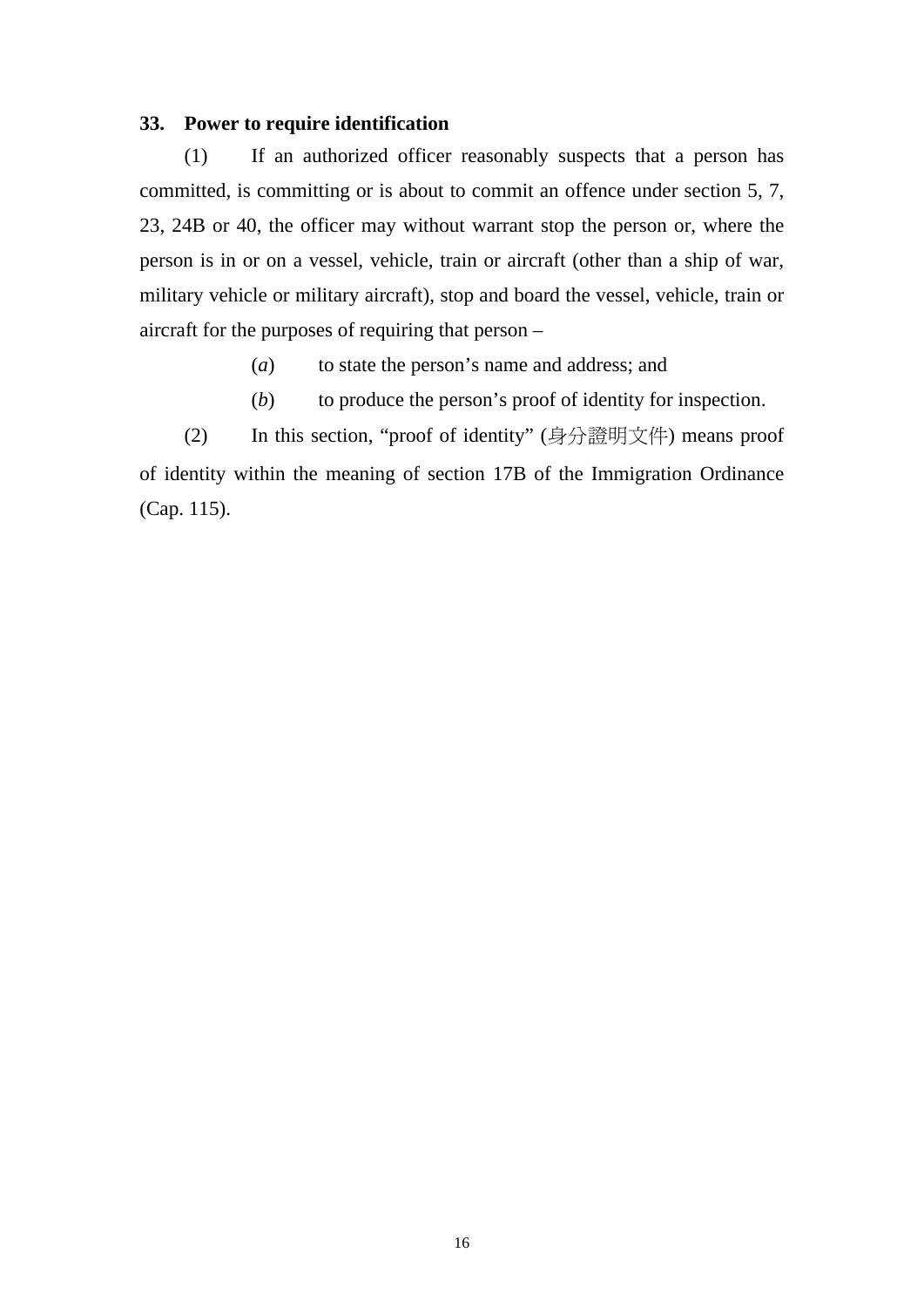# **33A. Power to require production of documents during import and export**

If an authorized officer reasonably suspects that a GMO is being imported or exported, the officer may, for the purpose of verifying compliance with section 24B, require a person who has control of the thing suspected to be the GMO to produce any document that is related to the import or export of that thing for inspection.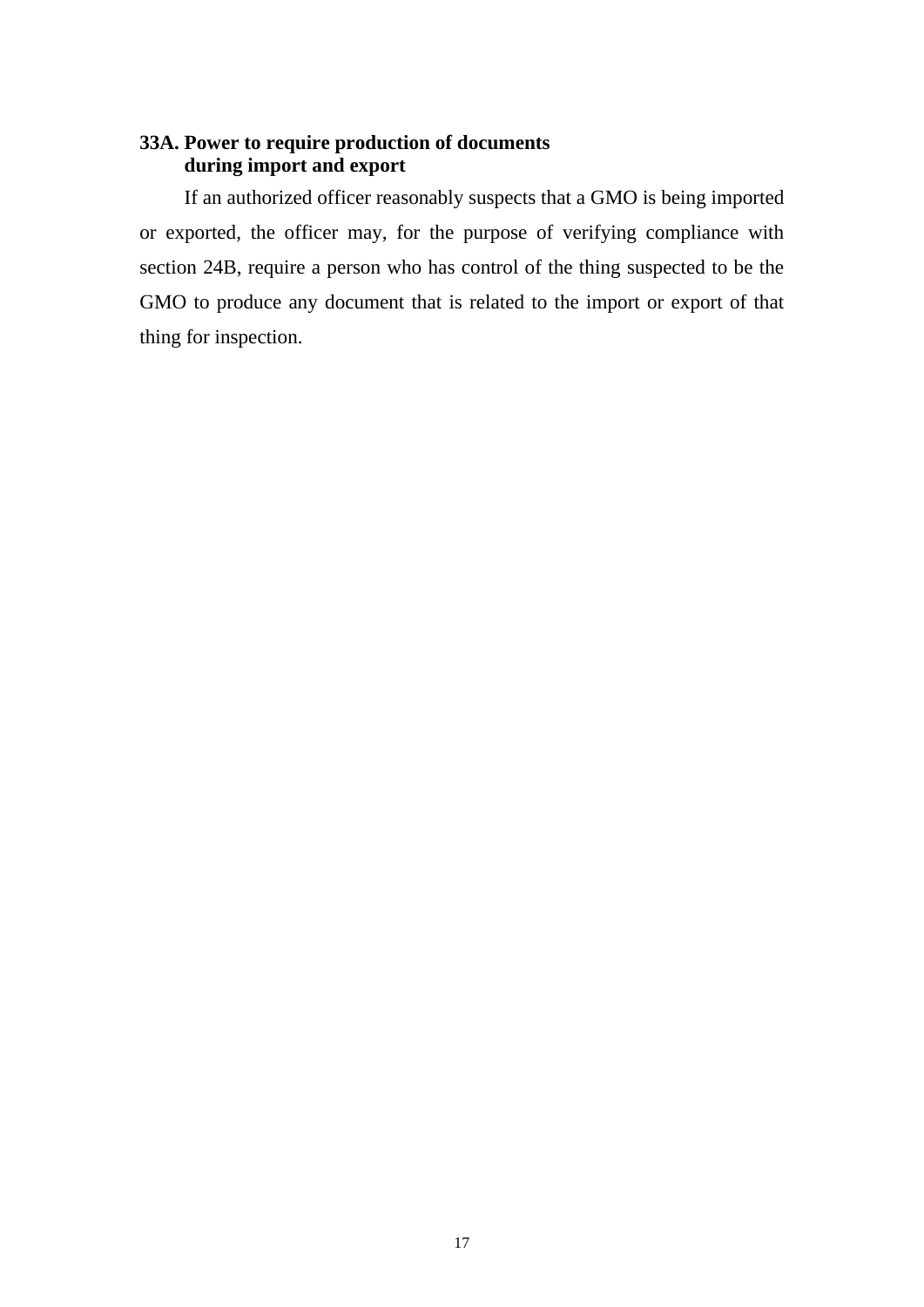# **34. Director's power to dispose of certain things immediately after seizure**

(1) If any of the things specified in subsection (2) has been seized under section 31, the Director may, after the seizure, dispose of the thing in any way (except by way of sale).

- (2) The things are
	- (*a*) any live animal
		- (i) that, for any reason, it is not practicable for the Director to keep in captivity; or
		- (ii) that is likely to die or to be subject to unnecessary suffering if it is kept in captivity;
	- (*b*) any live plant that, for any reason, it is not practicable for the Director to keep; and
	- $(c)$  any thing
		- (i) that, for any reason, it is not practicable for the Director to keep; or
		- (ii) that is perishable.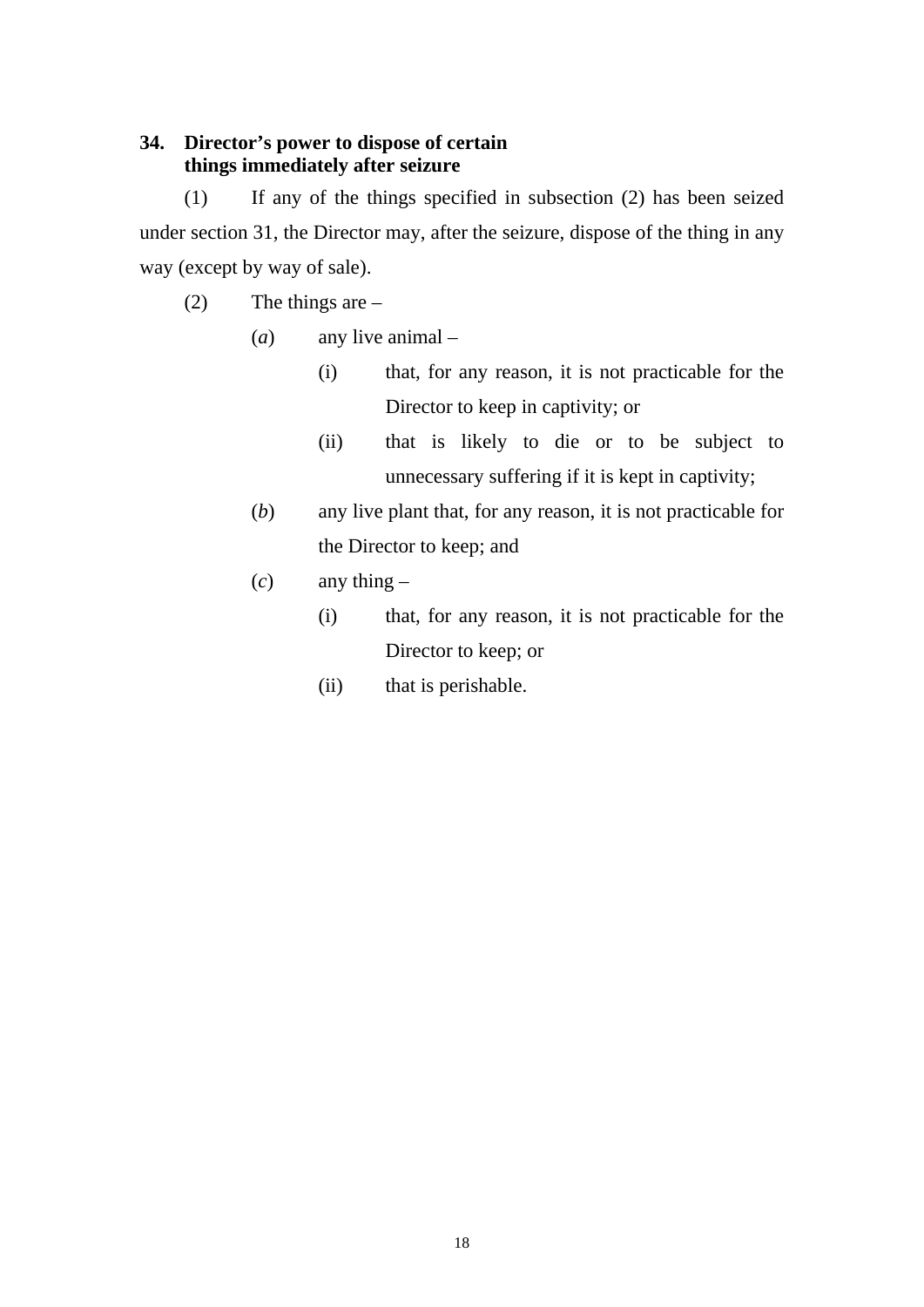# **35. Return and forfeiture of things seized in respect of offences under section 5, 7 or 23**

(1) If a person is convicted of an offence under section 5, 7 or 23, any thing seized under section 31 in connection with the offence that is a GMO or contains a GMO is to be forfeited to the Government.

(2) If a person is convicted of an offence under section 5, 7 or 23, the court or magistrate may order any thing seized under section 31 in connection with the offence that is not a GMO or does not contain a GMO –

- (*a*) to be returned to the person from whom it was seized or to its owner; or
- (*b*) to be forfeited to the Government.

(3) If an offence is prosecuted under section 5, 7 or 23 and no defendant in the proceedings is convicted of the offence, the court or magistrate may order any thing seized under section 31 in respect of which the prosecution is brought –

- (*a*) to be returned to the person from whom it was seized or to its owner; or
- (*b*) to be forfeited to the Government.

(4) This section does not apply to a thing seized under section 31 if it has been disposed of under section 34.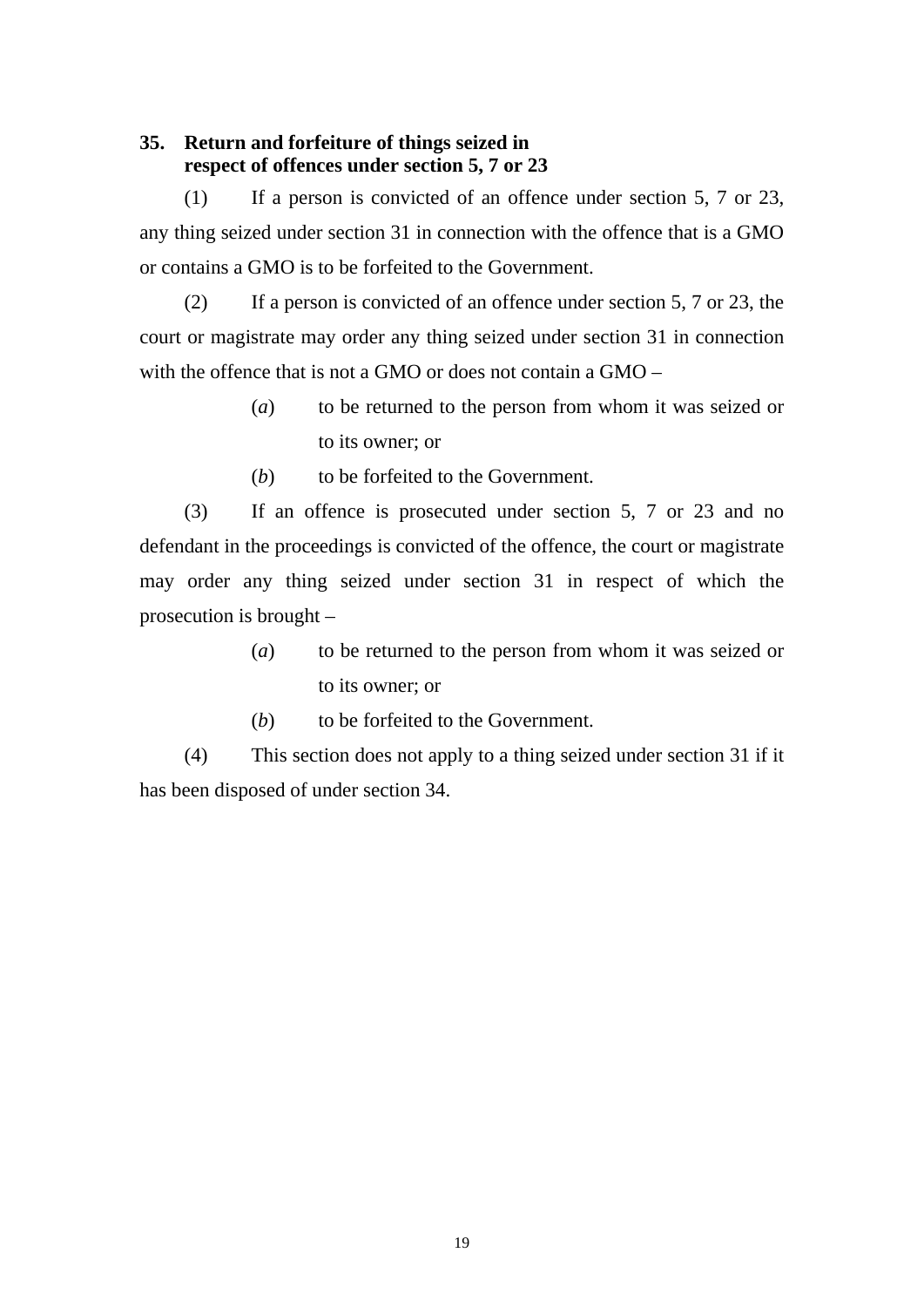# **36. Return and forfeiture of things seized in respect of offences under other sections**

(1) If an offence is prosecuted under a provision of this Ordinance other than section 5, 7 or 23, the court or magistrate may, whether or not any defendant in the proceedings is convicted of the offence, order any thing seized under section 31 in respect of which the prosecution is brought –

- (*a*) to be returned to the person from whom it was seized or to its owner; or
- (*b*) to be forfeited to the Government.

(2) This section does not apply to a thing seized under section 31 if it has been disposed of under section 34.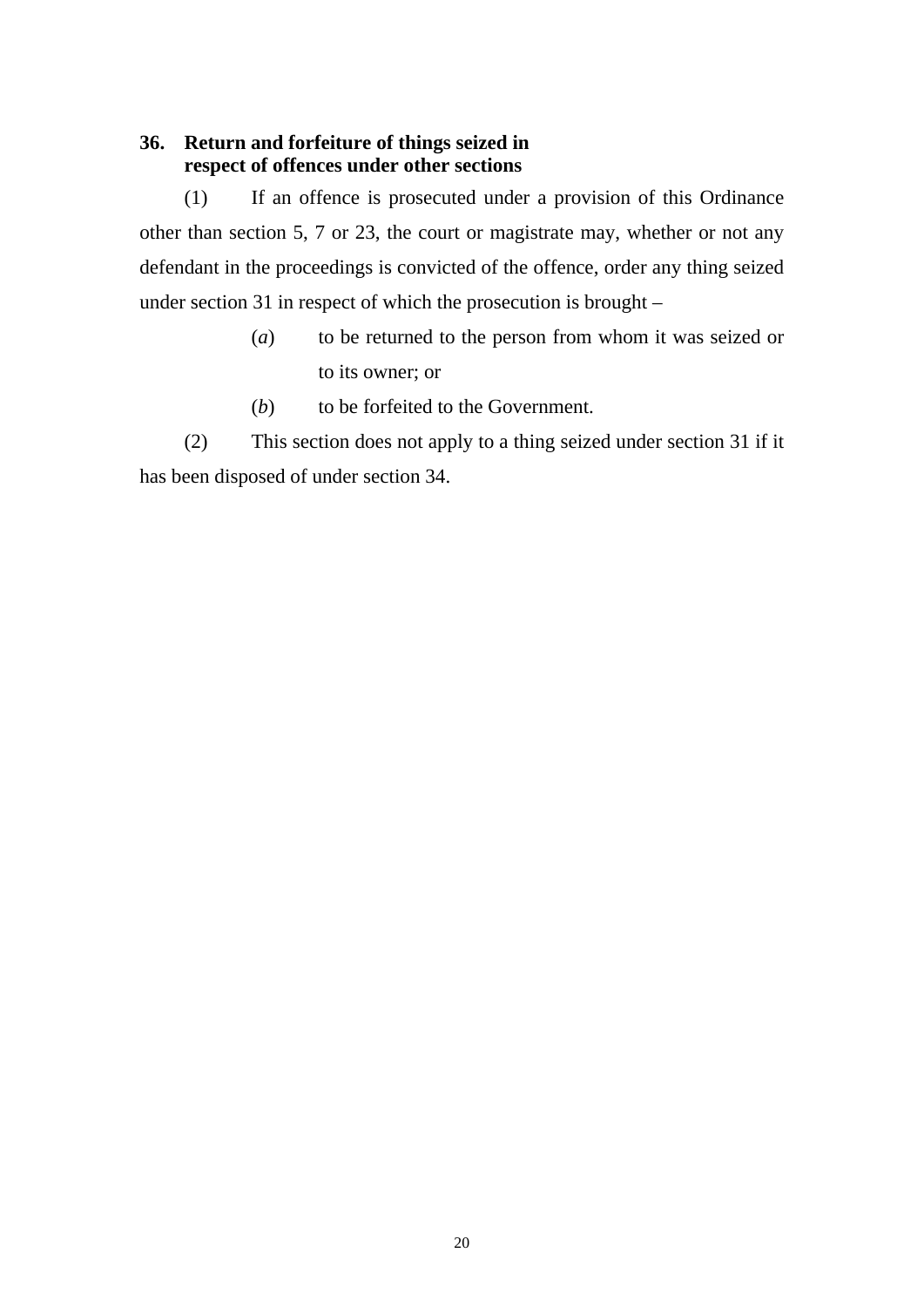# **37. Return and forfeiture of things seized if no prosecution for offences**

(1) If a thing has been seized under section 31 but no prosecution has been brought in respect of that thing under this Ordinance, an authorized officer may apply to the court or magistrate for an order in respect of that thing.

(2) On an application under subsection (1), the court or magistrate may, subject to subsection (3), order the thing concerned –

- (*a*) to be returned to the person from whom it was seized or to its owner; or
- (*b*) to be forfeited to the Government.

(3) The court or magistrate must, if satisfied that the owner of the thing concerned is unknown or cannot be found, order the thing to be forfeited to the Government.

(4) This section does not apply to a thing seized under section 31 if it has been disposed of under section 34.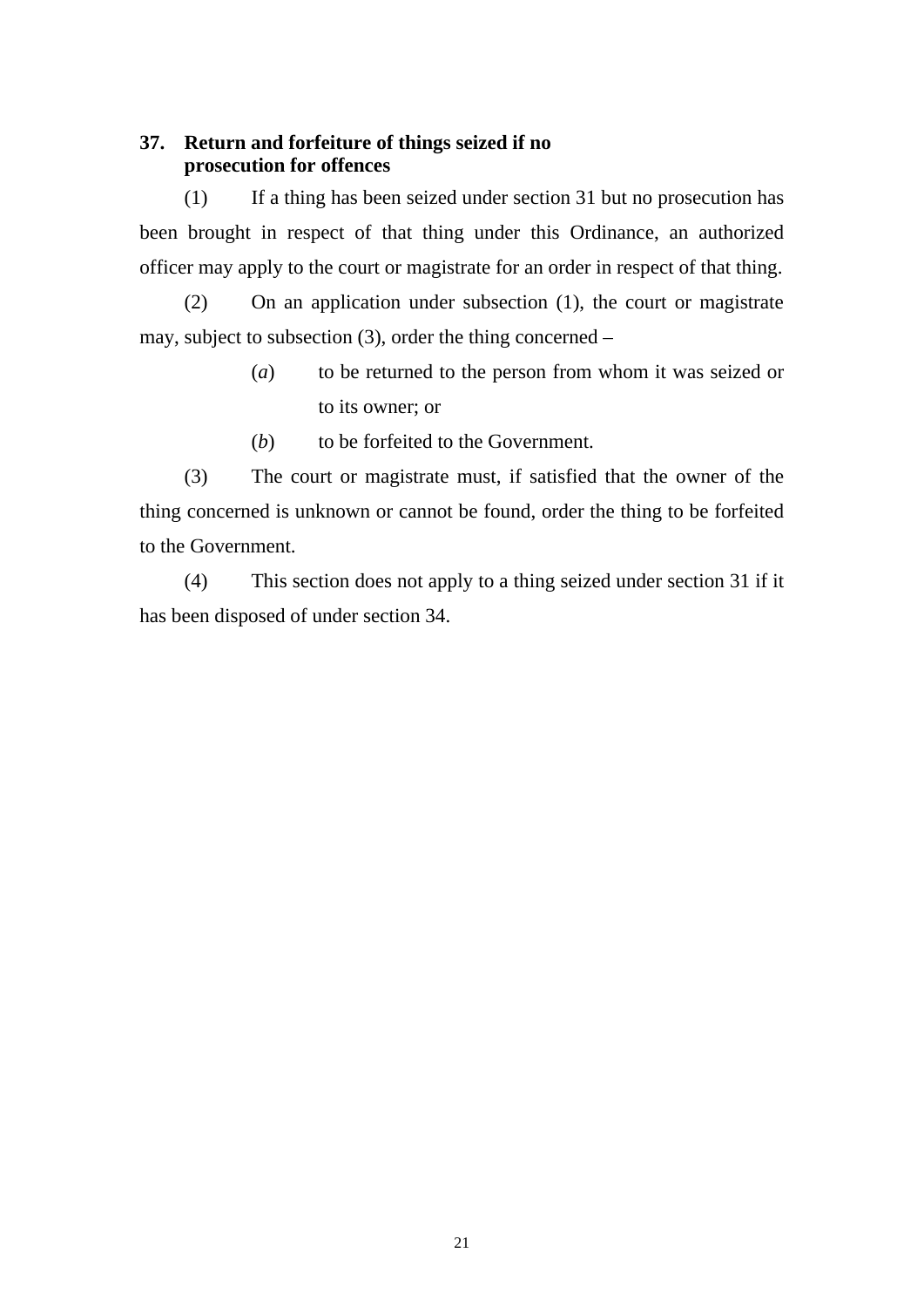# **38. Director's powers to dispose of and to give directions on disposal of forfeited things**

(1) The Director may dispose of in any way (except by way of sale), any thing that is forfeited to the Government under this Part in such manner as the Director thinks fit.

 $(2)$  If –

- (*a*) a person has been convicted of an offence under section 5, 7 or 23; and
- (*b*) a thing in connection with the offence has been forfeited to the Government under section 35(1) or (2),

the Director may, by written notice, direct the person to dispose of the thing through repatriation or destruction.

(3) A person given a direction under subsection (2) must, subject to section 39(4), carry out the direction at the person's cost within the period specified in the notice.

(4) A person who contravenes subsection (3) commits an offence and is liable to a fine at level 6.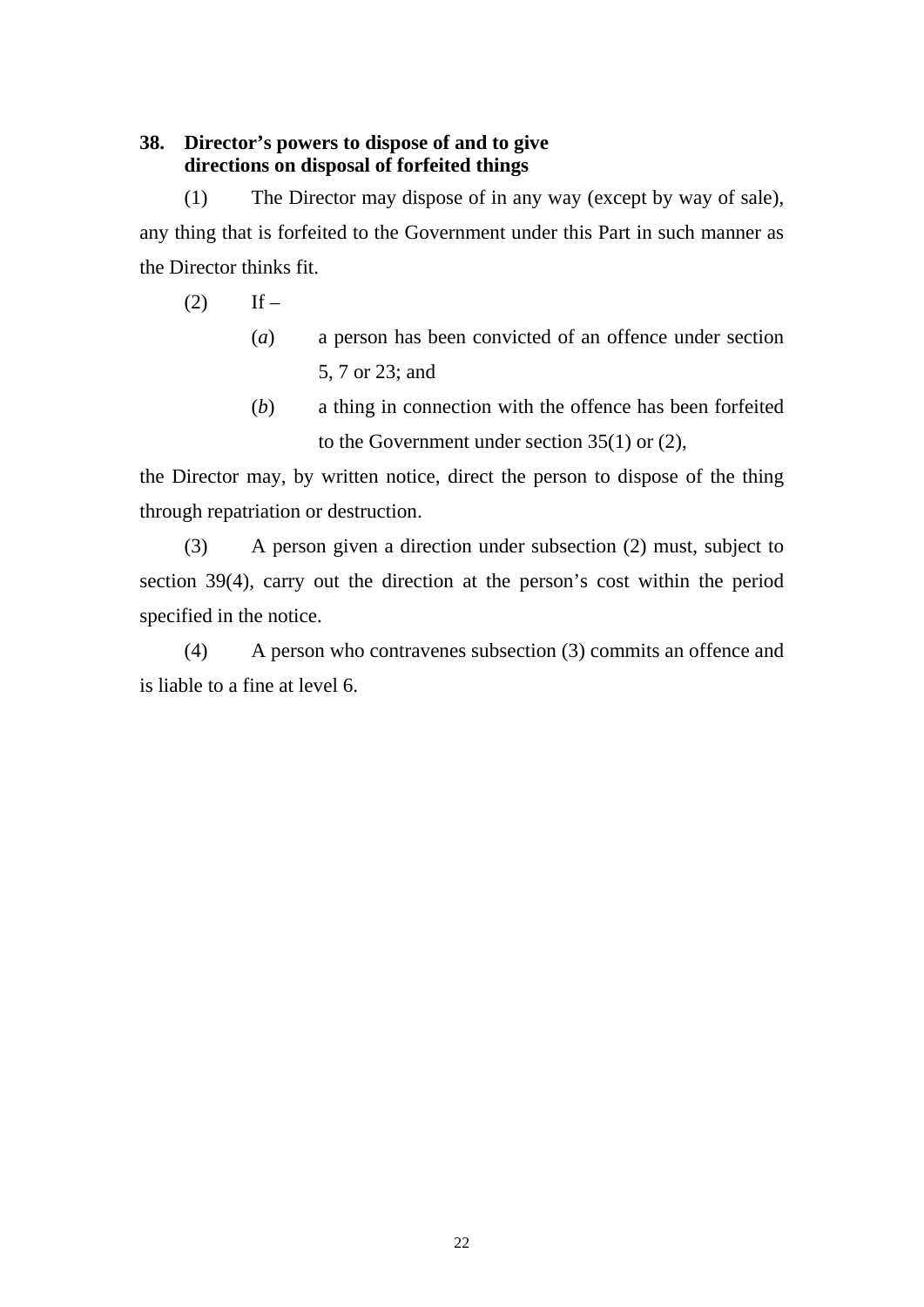#### **38A. Compensaton for seizure, etc.**

(1) Subject to subsection (2), if a thing has been seized under section 31, the Government is liable to compensate the owner of the thing for any loss suffered by the owner –

- (*a*) by reason of the seizure; or
- (*b*) by reason that the thing dies, perishes, deteriorates, or is lost or damaged, during the time when the thing is seized or detained.
- (2) The owner is not entitled to compensation for the loss if
	- (*a*) the owner has been convicted of an offence under this Ordinance in relation to the thing; or
	- (*b*) the thing is forfeited to the Government by an order of the court or magistrate under section 35, 36 or 37 (except where the thing is forfeited pursuant to section 37(3)).

(3) In any proceedings against the Government in respect of a claim for compensation on any of the grounds referred to in subsection (1), the amount of the compensation recoverable is an amount that is just and equitable in all the circumstances of the case, including the conduct and comparative blameworthiness of –

- (*a*) the owner of the thing seized;
- (*b*) the person in charge of the thing at the time it was seized;
- (*c*) the agents of the person specified in paragraphs (a) and (b); and
- (*d*) authorized officers, public officers and other persons concerned.

(4) No proceedings are maintainable in respect of any claim for compensation on any of the grounds referred to in subsection (1) unless the proceedings are commenced –

> (*a*) in the case of a claim for compensation in respect of any thing that was seized but subsequently delivered to its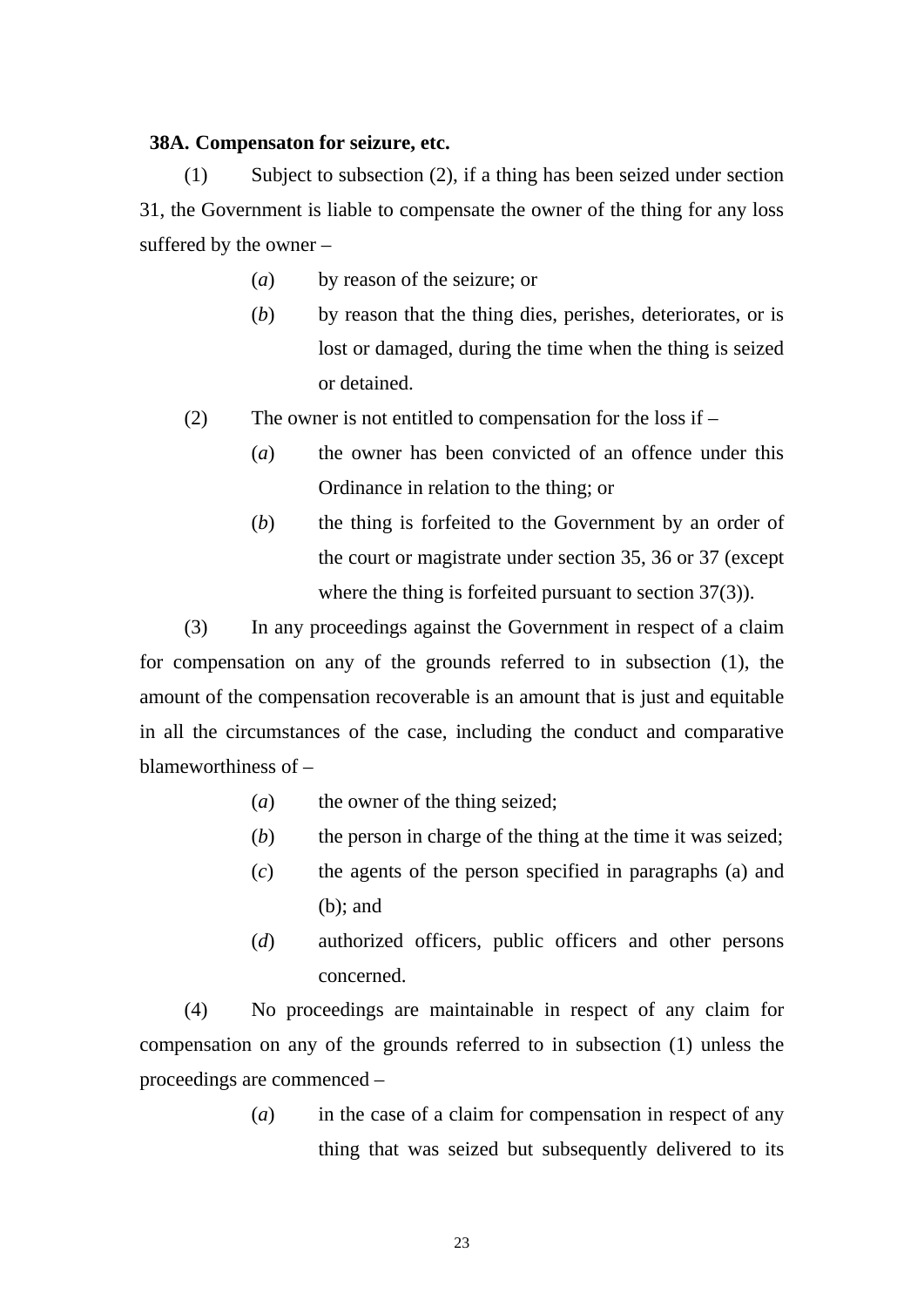owner by order of a court or magistrate or by any person having authority to deliver the thing to the owner, not later than 6 months after the delivery;

- (*b*) in the case of a claim for compensation on the ground that the thing died, perished or deteriorated, or was lost or damaged, during the time when the thing was seized or detained, not later than 6 months from whichever of the following is the earlier–
	- (i) the discovery by the owner of the existence of the ground;
	- (ii) the date on which the owner could, by the existence of reasonable diligence, have discovered the existence of the ground.
- (5) A claim for compensation under this section may be made
	- (*a*) in the Small Claims Tribunal, if the claim is within the jurisdiction of the Tribunal; or
	- (*b*) in the District Court, irrespective of the amount claimed.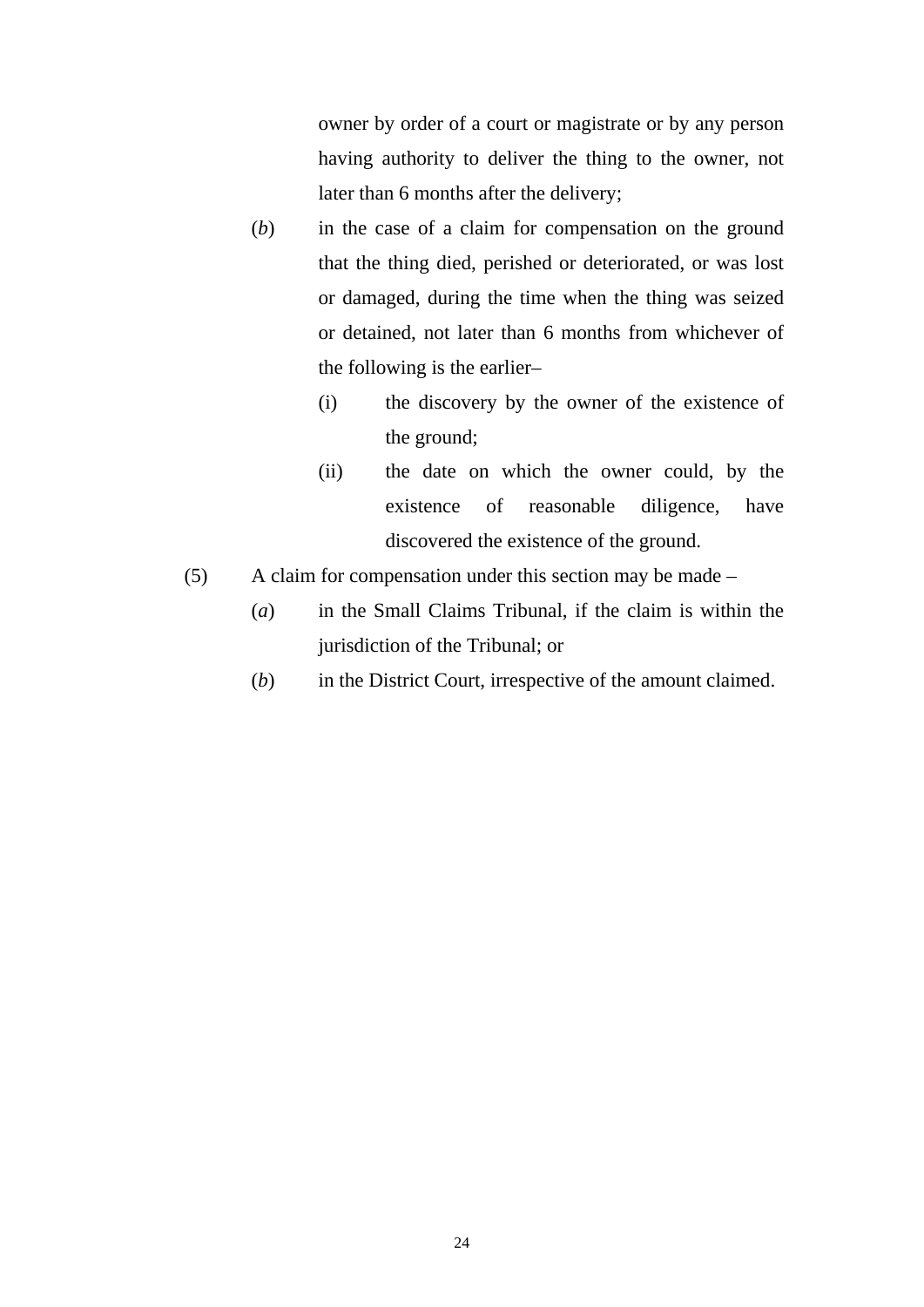#### **39. Appeals**

(1) If an applicant under a GMO approval application or variation request is aggrieved by a decision under section  $10(1)(a)$ ,  $11(5)(a)$ ,  $12(1)$  or  $16(3)(a)$ , or a direction under section 12(7), the applicant may, within 28 days after receiving notice of the decision or direction, appeal to the Administrative Appeals Board against that decision or direction.

(1A) If a person who is directed under section 38(2) to dispose of a thing is aggrieved by the direction, the person may, within 28 days after receiving notice of the direction, appeal to the Administrative Appeals Board against that direction.

(2) After lodging an appeal under subsection (1), the applicant must, pending the Administrative Appeals Board's decision on the appeal, cause the GMO to which the appeal relates to be kept in a manner that effectively limits its contact with, and its impact on, the environment.

(3) Subsection (2) does not apply if the GMO has already been released into the environment.

(4) If an appeal is lodged against a direction referred to in subsection (1) or (1A), the applicant or person is not required to carry out the direction pending the Administrative Appeals Board's decision on the appeal.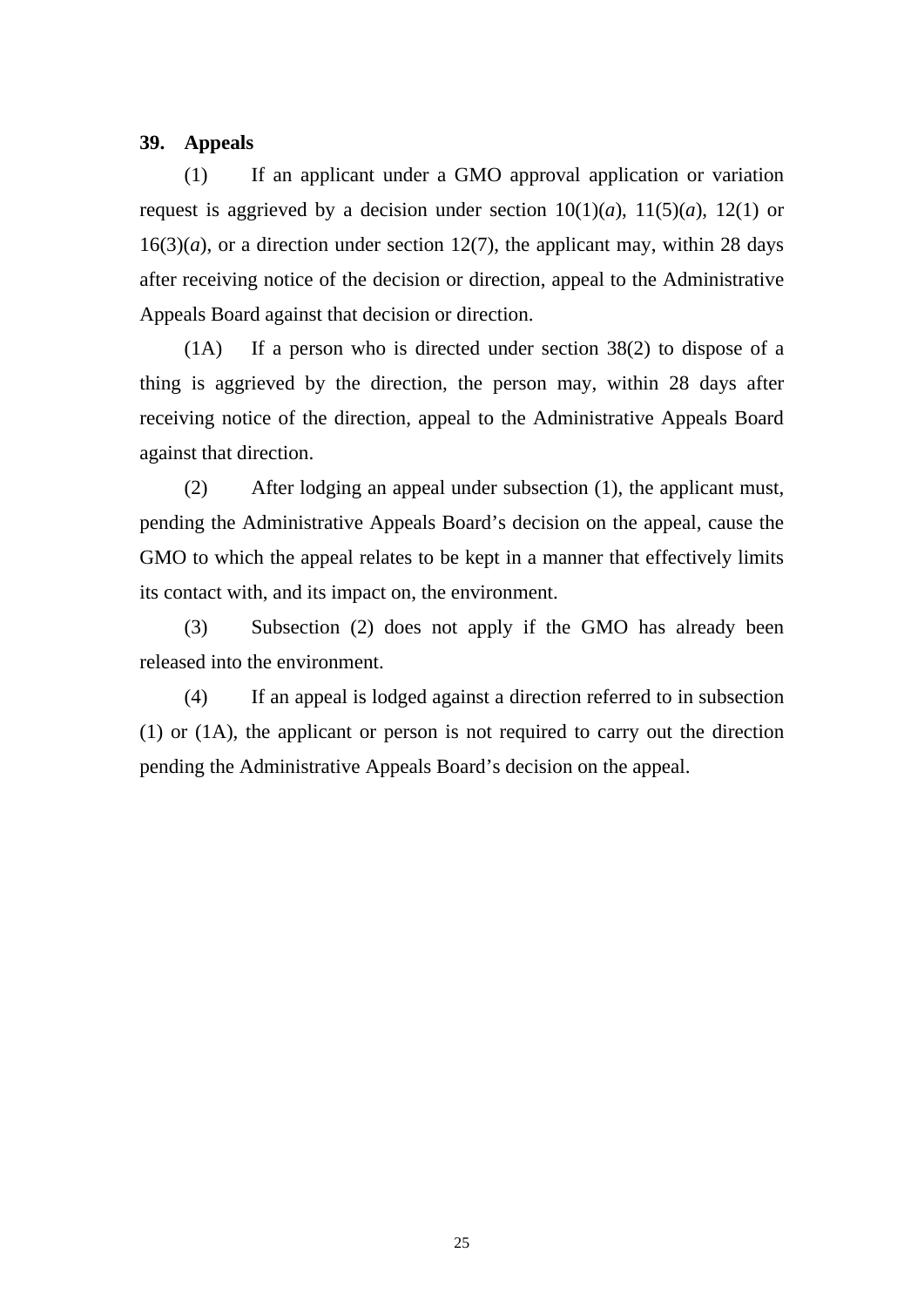# **42. Secretary's power to grant exemptions**

(1) The Secretary may, by notice published in the Gazette, exempt any person, any group or description of persons, or any GMO from the application of section 5, 7 or 23.

(2) An exemption may take effect generally or for any purposes or by reference to any circumstances, and either conditionally or unconditionally.

(3) The Secretary must not grant an exemption under subsection (1) unless the Secretary is satisfied that the possible adverse biosafety effect that may result from the exemption is acceptable or manageable.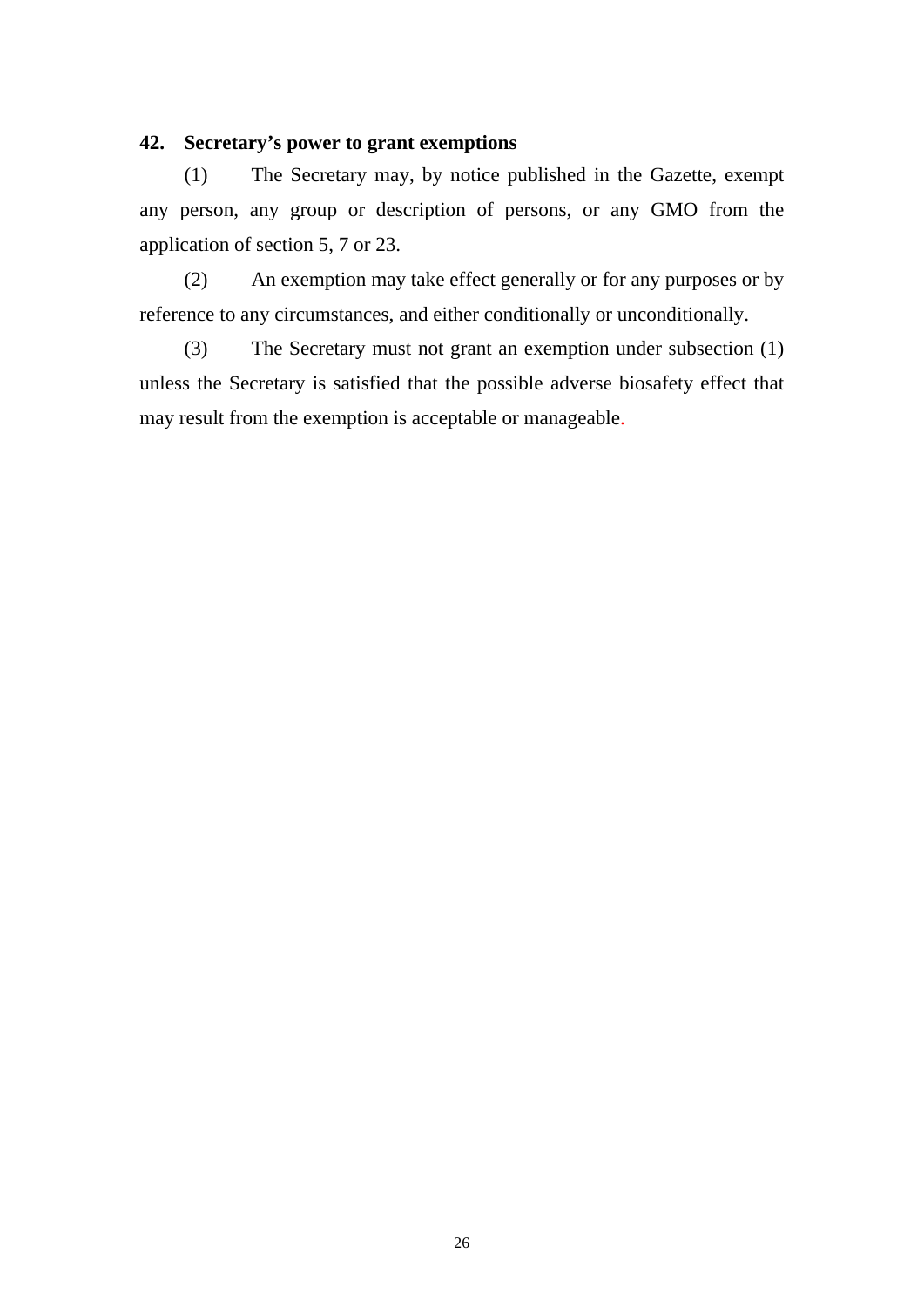# **43. Expert group**

- (1) The Secretary must establish an expert group consisting of
	- (*a*) members who are public officers; and
	- (*b*) members who are not public officers and who are appointed from different sectors including the farming, biotechnology, environmental protection, academic and trading sectors.
- (1A) Members are appointed by the Secretary.

(2) The Director may refer any question in connection with the administration of this Ordinance, including the processing of individual GMO approval applications, variation requests and non-disclosure requests, and the granting of exemptions, to the expert group, or individual members of the group, for advice.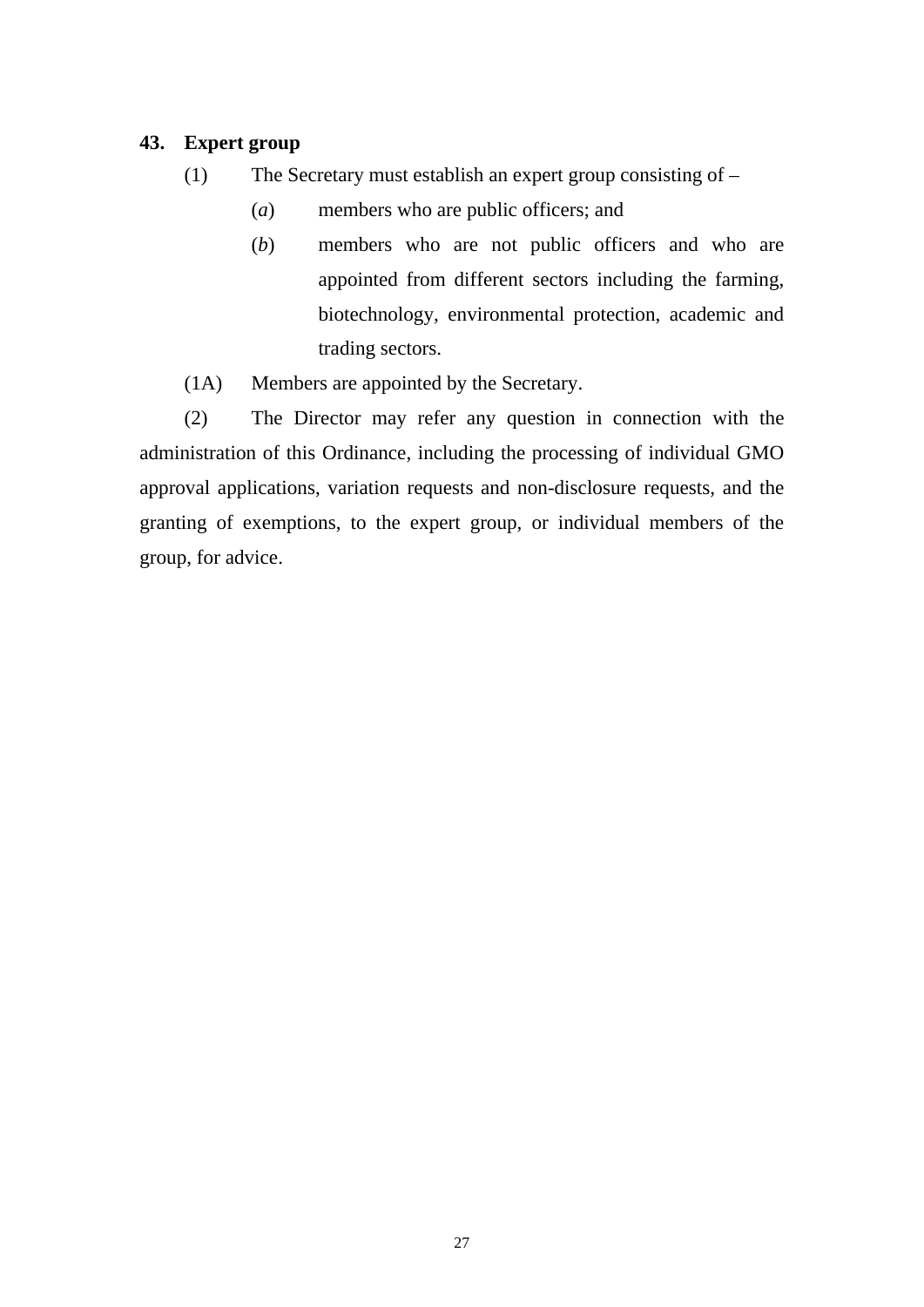#### **46. Secretary's power to make regulations**

(1) The Secretary may make regulations for all or any of the following purposes –

- (*a*) to provide for the documents required to accompany GMOs falling within section  $24B(1)(a)$ , (*b*) or (*c*) when those GMOs are being imported or exported;
- (*b*) to provide for the percentage referred to in section  $24B(5)(a)$ ;
- (*c*) to enable any part of a Protocol instrument to have the force of law in Hong Kong with or without modification;
- (*d*) to provide generally for the better carrying out of the purposes of this Ordinance.
- (2) A regulation under subsection (1) may
	- (*a*) make different provisions for different circumstances and provide for a particular case or class of case;
	- (*b*) be made so as to apply only in specified circumstances; and
	- (*c*) contain such incidental, supplementary, consequential, transitional or saving provision as may be necessary or expedient in consequence of the regulation.
- (3) A regulation under subsection  $(1)$  may provide
	- (*a*) that it is an offence for a person to contravene a provision of the regulation; and
	- (*b*) that such an offence is punishable by a fine not exceeding level 6 and imprisonment for a term not exceeding 6 months.